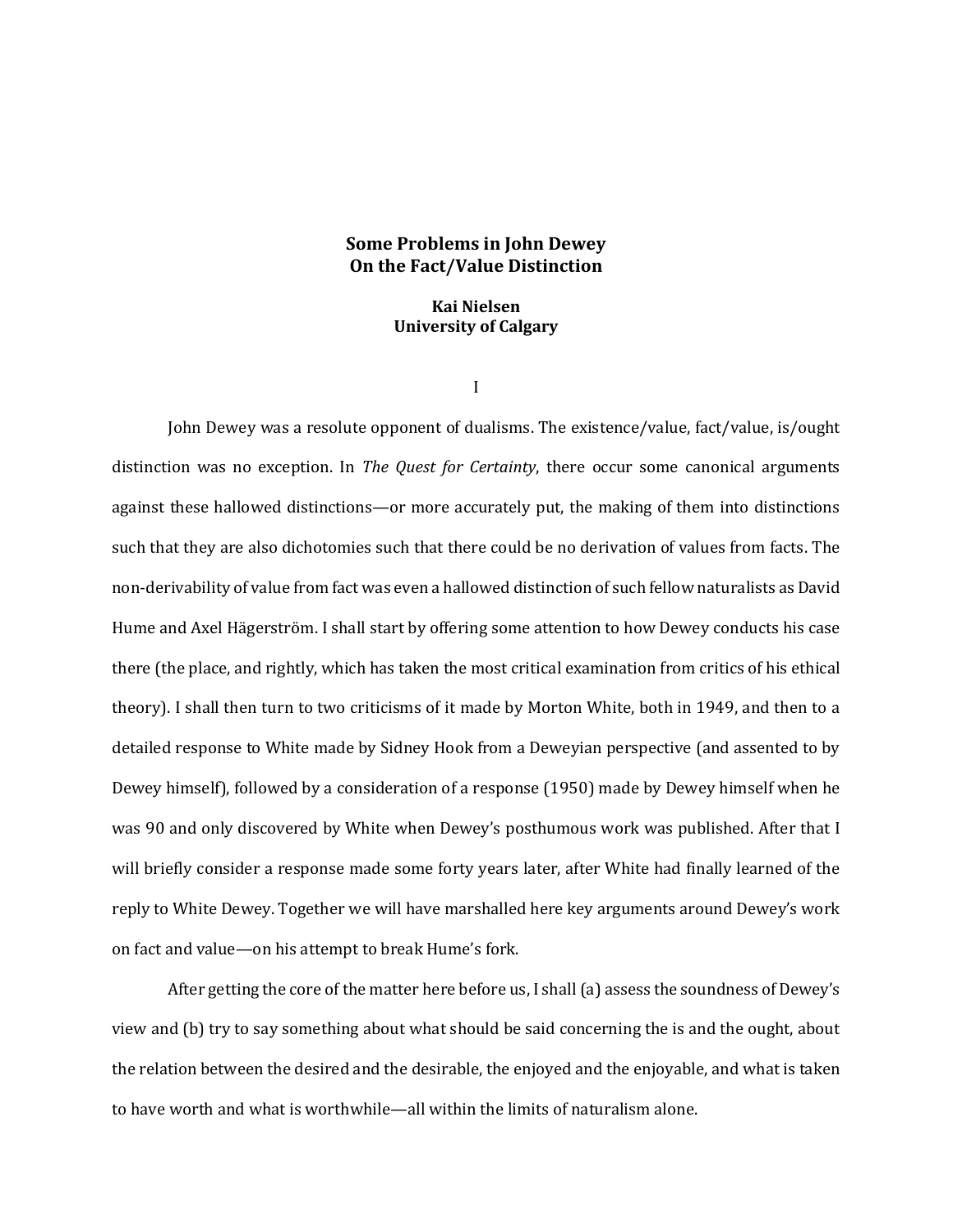Values, for Dewey, are whatever is taken to have rightful authority in the direction of conduct (Dewey 1981, 578). Traditional empiricist theories of value—theories that Dewey will both build on and oppose—take it that values "are constituted by liking and enjoyment; to be enjoyed and to be a value are two names for one and the same fact" (Dewey 1981, 578). This, of course, is a version of ethics in the naturalistic spirit and Dewey, trying to articulate a systematic naturalistic theory, remarks that he shall "not object to this empirical theory as far as it connects the theory of values with the concrete experience of desire and satisfaction" (Dewey 1981, 579). What he objects to in traditional empiricism is not its naturalism and empiricism; rather, his objection is that such theories hold down value to what is

> *. . . antecedently* enjoyed, apart from reference to the methods by which they [enjoyments, likings, approvings, etc.] come into existence; it takes enjoyments which are casual because unregulated by intelligent operations to be values in and of themselves. Operational thinking needs to be applied to the judgement of values, just as it has now finally been applied in conceptions of physical objects (Dewey 1981, 579).

We need, that is, an experimental naturalism or empiricism in the domain of good and bad as we have it in the natural and biological sciences.

In a section of his *The Quest for Certainty,* Dewey makes a distinction between fact and value and norm, while still making it plain that he is operating with an experimental naturalism or empiricism that is thoroughly empirically oriented (Dewey 1981, 579-85). Consider here some crucial passages in which he makes it perfectly clear he is not blurring the distinction between fact and value, the is and the ought, the *de facto* and the *de jure*. Dewey remarks that there is a

> . . . difference between the enjoyed and the enjoyable, the desired and the desirable, the satis*fying* and the satis*factory*. To say that something is enjoyed is to make a statement about a fact, something already in existence; it is not to judge the value of that fact. There is no difference between such a proposition and one which says that something is sweet or sour, red or black. It is just correct or incorrect and that is the end of the matter. But to call an object a value is to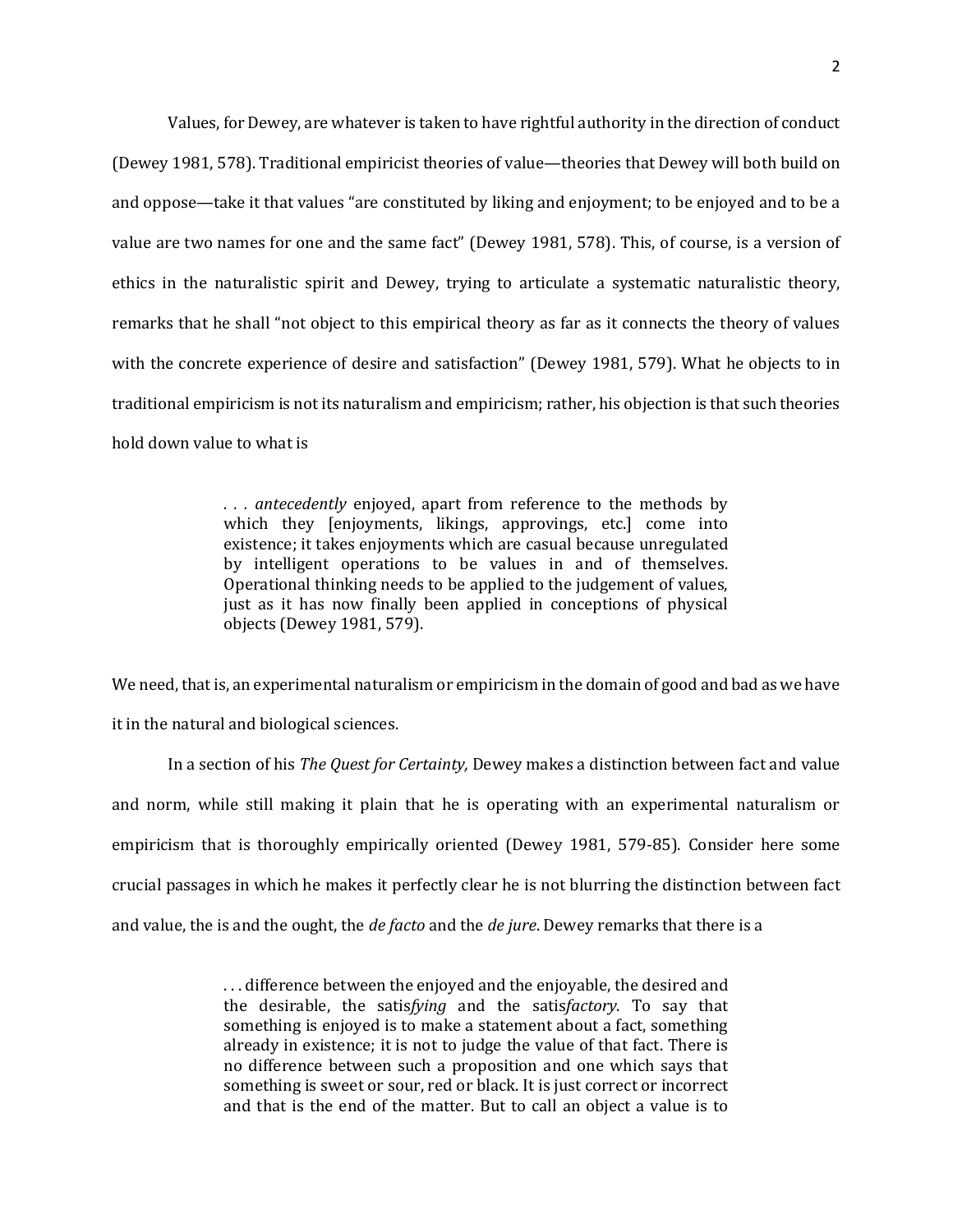assert that it satisfies or fulfills certain conditions. Function and status in meeting conditions is a different matter from bare existence. The fact that something is desired only raises the *question* of its desirability; it does not settle it. Only a child in the degree of his immaturity thinks to settle the question of desirability of reiterated proclamation: "I want it, I want it, I want it." What is objected to in the current empirical theory of values is not connection of them with desire and enjoyment but failure to distinguish between enjoyments of radically different sorts. There are many common expressions in which the difference of the two kinds is clearly recognized. Take, for example, the difference between the ideas of "satisfying" and "satisfactory". To say that something satisfies is to report something as an isolated finality. To assert that it is satis*factory* is to define it in its connections and interactions. The fact that it pleases or is immediately congenial poses a problem to judgment. How shall the satisfaction be rated? Is it a value or is to not? Is it something to be prized and cherished, *to be* enjoyed? Not stern moralists alone but everyday experience informs us that finding satisfaction in a thing may be a warning, a summons to be on the lookout for consequences. To declare something satis*factory* is to assert that it meets specifiable conditions. It is, in effect, a judgment that the thing "will do". It involves a prediction; it contemplates a future in which the thing will continue to serve; it *will* do. It asserts a consequence the thing will actively institute; it will *do*. That it is satisfying is the content of a proposition of fact; that it is satisfactory is a judgment, an estimate, an appraisal. It denotes an attitude *to be* taken, that of striving to perpetuate and to make secure (Dewey 1981, 50).

And note now two closely following passages.

Noted and notable, noteworthy; remarked and remarkable; advised and advisable; wondered at and wonderful; pleasing and beautiful; loved and loveable; blamed and blameable, blameworthy; objected to and objectionable; esteemed and estimable; admired and admirable; shamed and shameful; honored and honorable; approved and approvable, worthy of approbation, etc. The multiplication of words adds nothing to the force of the distinction. But it aids in conveying a sense of the fundamental character of the distinction of; of the difference between mere report of an already existent fact and judgment as to the importance and need of bringing a fact into existence; or, if it is already there, of sustaining it in existence. The latter is a genuine practical judgment, and marks the only type of judgment that has to do with the direction of action. Whether or not we reserve the term "value" for the latter (as seems to me proper) is a minor matter; that the distinction be acknowledged as the key to understanding the relation of values to do direction of conduct is the important thing (Dewey 1981, 59-60).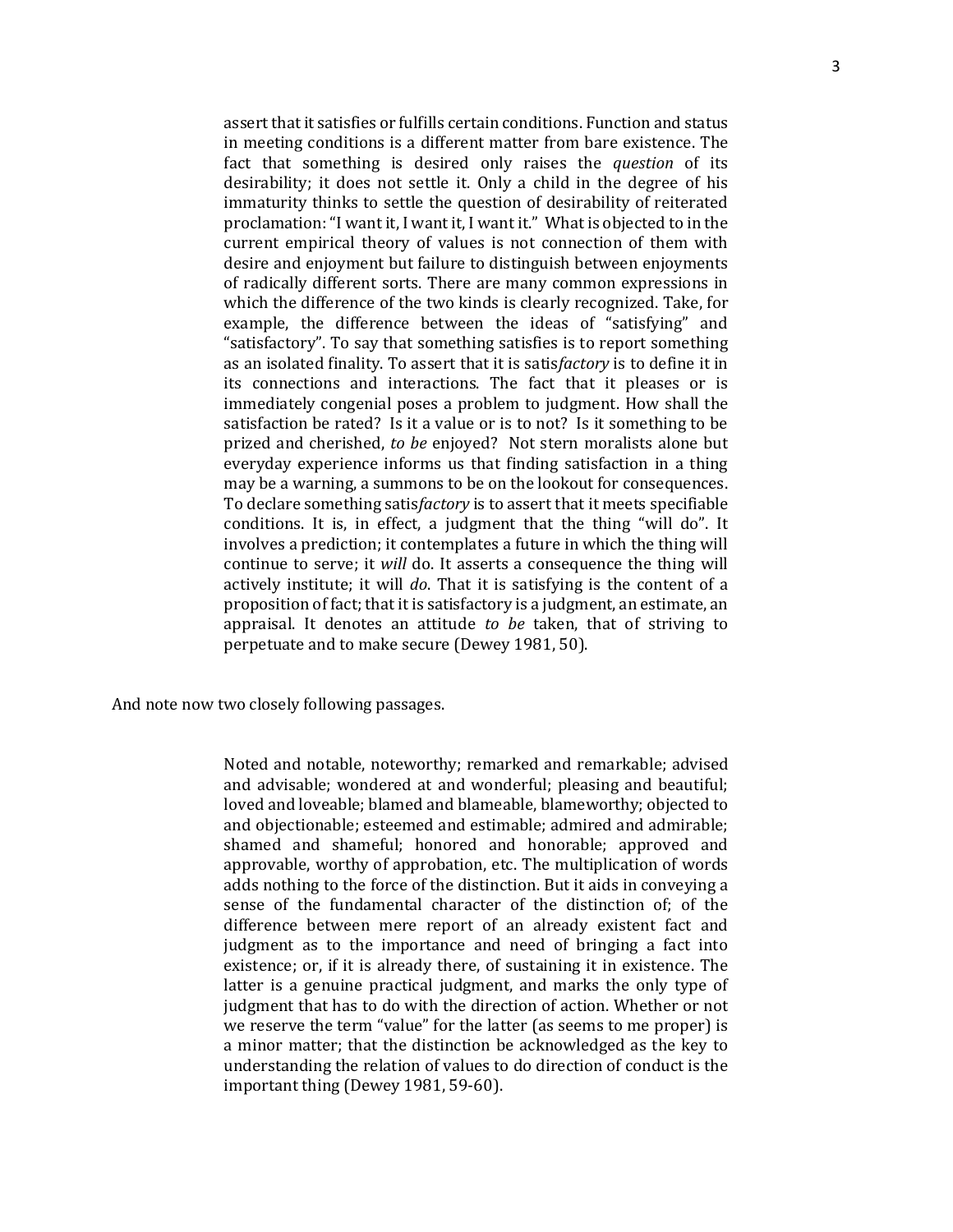Relatively immediate judgments, which we call fact or to which we give the name of intuition, do not precede reflective inquiry, but are the funded products of much thought experience. Expertness of taste is at once the result and the reward of constant exercise of thinking. Instead of there being no disputing about tastes, they are the one thing worthy disputing about, if by "dispute' is signified discussion involving reflective inquiry. Taste, if we use the word in its best sense, is the outcome of experience brought cumulatively to bear on the intelligent appreciation of the real worth of likings and enjoyments. There is nothing in which a person so completely reveals as in the things which he judges enjoyable and desirable. Such judgments are the sole alternative to the domination of belief by impulse, chance, blind habit and self-interest. The formation of a cultivated and effectively operative good judgment or taste with respect to what is esthetically admirable, intellectually acceptable and morally approvable is the supreme task set to human beings by the incidents of experience.

 Propositions about what is or has been liked are of instrumental value in reaching judgments of value, in as far as the conditions and consequences of the thing liked are thought about. In themselves they make no claims; they put forth no demand upon subsequent attitudes and acts; they profess no authority to direct. If one likes a thing he likes it; that *is* a point about which there can be no dispute—although it is not so easy to state just *what* is liked as is frequently assumed. A judgment about what is *to be* desired and enjoyed is, on the other hand, a claim on future action; it possesses *de jure* and not merely *de facto* quality (Dewey 1981, 581-82).

There is a goldmine of things in these passages as well as in the intervening passages between

the last two quotations. Together, these passages convey elements that are very central to Dewey's thinking concerning morality. But I want here to call attention to some sentences in these passages which highlight the importance Dewey attached to the distinction between fact and value: the normative and the reportive; the evaluative and the descriptive. In these passages he clearly *distinguishes a statement of fact from a judgment concerning the value of that fact.* Consider the following sentences from these passages.

1) To say that "something satisfies is to *report* something in isolated finality. To assert that it is *satisfactory* is to define it in its connections and interactions" (first italics added).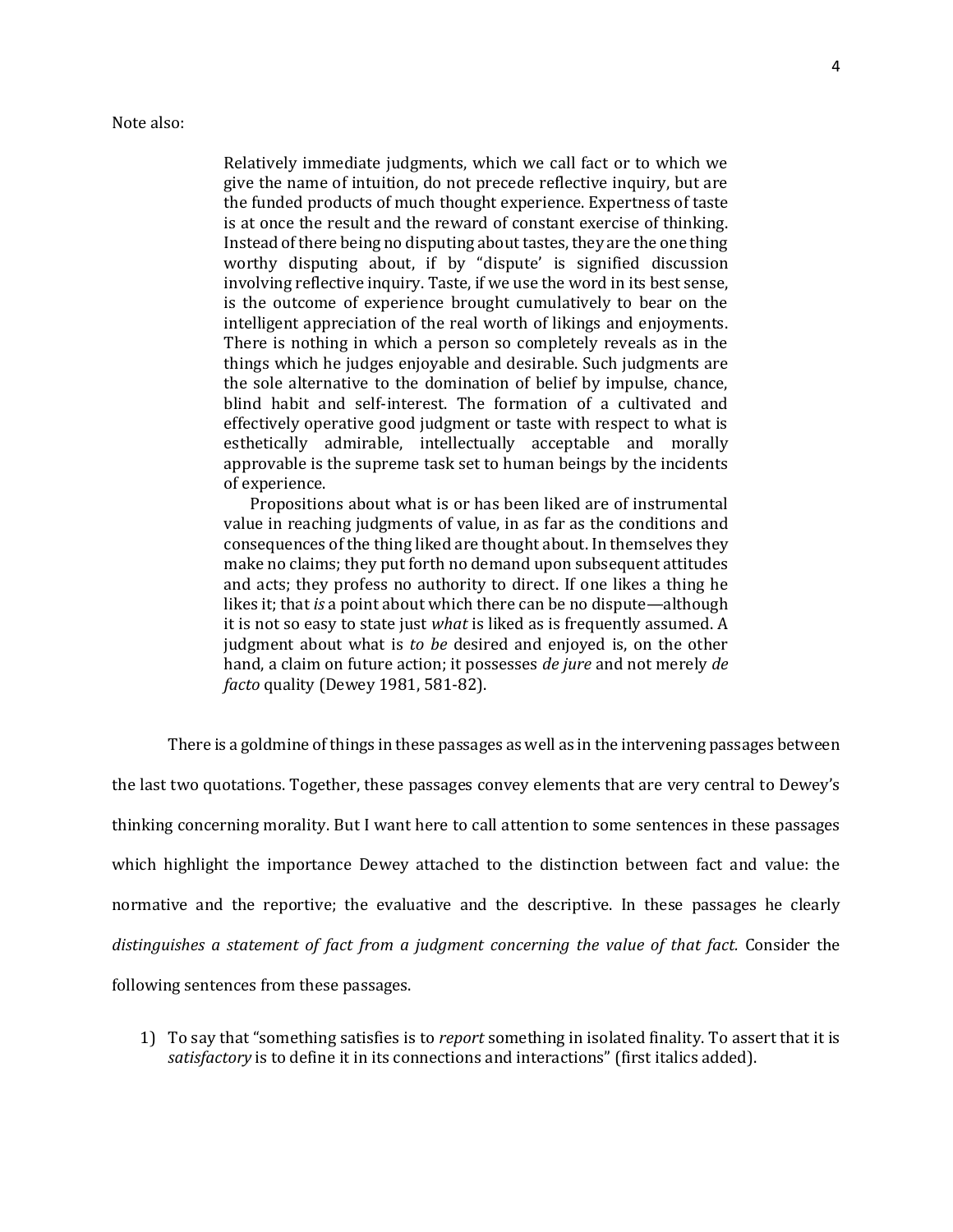- 2) We ask not only is something enjoyed, but we ask is it *to be* enjoyed. Is what is enjoyed *to be*  prized and cherished?
- 3) "That it is satisfying is the content of a proposition of fact; that it is satisfactory is a judgment, an estimate, an appraisal. It denotes an attitude *to be* taken" (italics added).
- 4) Between being approved and being approvable (being worthy of approbation) there is "the difference between mere report of an already existent fact and judgment as to the importance and need of bringing a fact into existence; or if it is already there, of sustaining it in existence. The latter is a genuine *practical* judgment and marks the only type of judgment that has to do with the *direction of action* (italics added).

These passages, as clearly can be, show that Dewey distinguishes between factual judgments and value judgments; between reports of what is the case and appraisals of what is the case and judgments of what to make the case; of what is enjoyed or desired (a plain matter of fact) and what is *to be* enjoyed or desired—something which has a different logical status than that of a report. 'That *x* is enjoyed' can in many circumstances be unproblematically confirmed (verified) or disconfirmed; it is plainly an empirically verifiable proposition and in determinate circumstances we can without any difficult state its truth-conditions or assertability-conditions. It fits well with the pragmatic maxim. In contrast, 'That *x* is *to be* enjoyed' or 'That *x* is *to be* desired' are anomalous with respect to verification. We usually know what we have to observe or experience to know whether '*x* is enjoyed' or '*x* is desired' is true or false or probably true or false. We do not know that for '*x* is *to be* enjoyed' or '*x* is *to be* desired'. Nor is it the case that '*x* is to be enjoyed' or '*x* is to be desired', while not being a report, is *indirectly* verifiable. Contrast: As I walk along the road I see smoke down the valley, but it is too far and too much behind a hill for me to see the fire. But I inductively infer that since there is smoke there must be or have recently been a fire. But I know, directly verify, what I now indirectly verify, when I get down into the valley. But I go to a bullfight and see a lot of people enjoying it. This does not enable me to indirectly verify or in any way verify that it is *to be* enjoyed. It is evident—to my horror—that people are enjoying the fight. But that does not at all settle the question whether it is *to be* enjoyed, whether enjoying it is a good thing. Moreover, however that is decided, it is never just a matter of looking and seeing or hearing or anything that is plainly and uncontroversially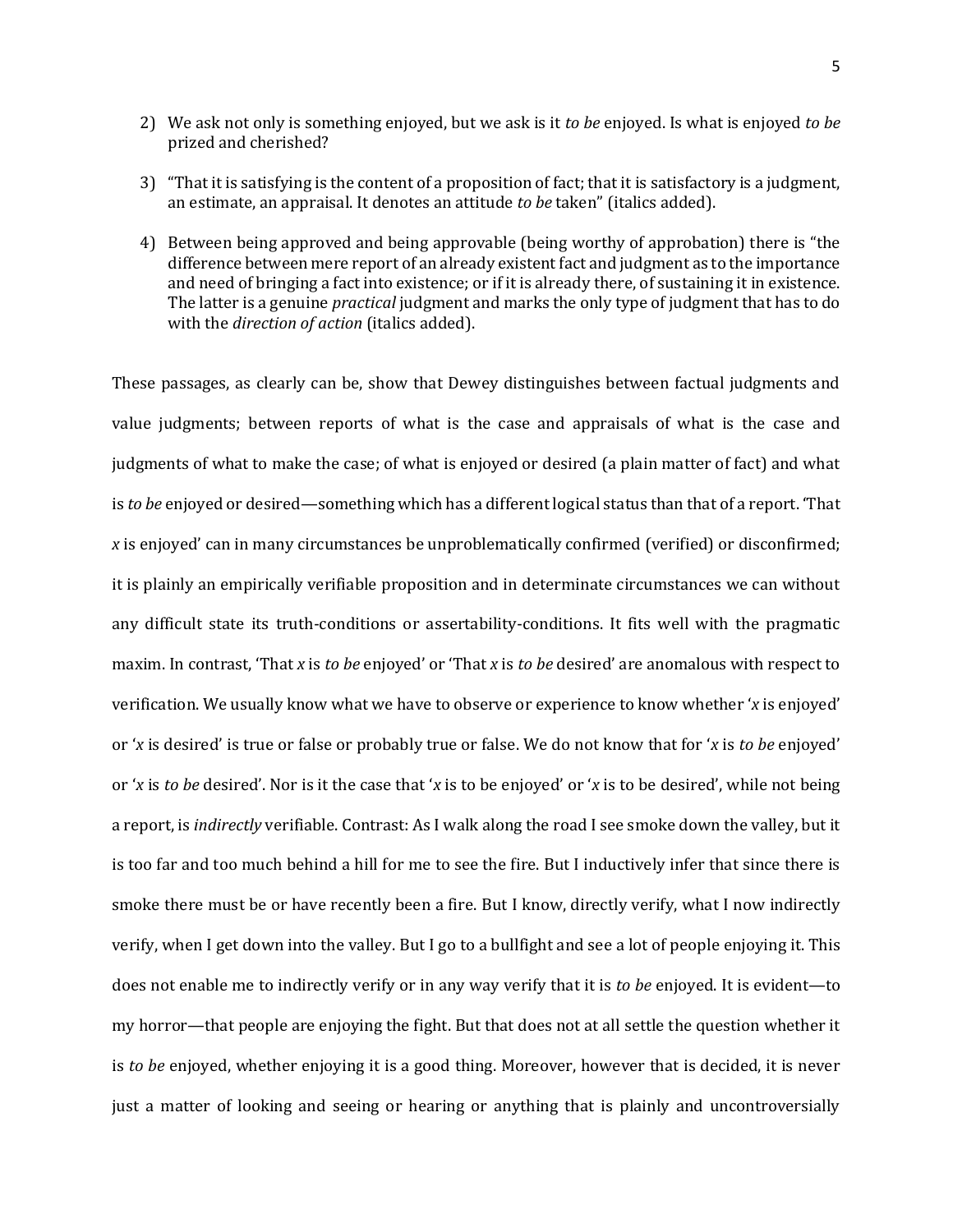verifiable. Their being verifiable, if they are, enables us to ascertain their truth or their falsity in a scientific manner. But for judgments concerning what is *to be* prized, approved, desired, enjoyed, that does not appear to be possible.

This being so, then, for a Deweyian ethical naturalist proceeding in a non-reductive way and preserving a distinction between the factual and the normative, between the is and the ought, between the *de facto* and the *de jure*, *there must be some way of deriving the desirable from the desired* without identifying them. How else can we preserve a naturalism that would allow for the confirmability and disconfirmability of moral utterances and, through that, enable us in a way compatible with naturalism to establish which moral claims are true or warrantedly assertable and which are not.

### II

Morton White states a key part of Dewey's account here in the following way: "Whereas the statement '*a* is a desired now' is merely a statement of fact, the statement '*a* is desirable' is a factual statement which also has a *de jure* quality" (White 1949, 333). Dewey is claiming, that is, that there is a subclass of *de facto* statements which are also *de jure*. They are somehow both empirical and normative propositions. The judgments made with them are both factual and normative. "The problem," as White sees it, "is to give an analysis of '*a* is desirable' when it is construed as meaning *a*  ought to be desired, which will render it an empirical statement, a statement which conveys empirical knowledge" (White 1949, 333).

What does he take to be Dewey's argument for this claim, a claim that would break Hume's fork? What is Dewey's case for the claim that there are moral judgments that, along with being *de jure*, are also empirical knowledge claims? What Dewey does, according to White, is "to define the *desirable* (as distinct from the desired) in a way that would, if justified, demonstrate the empirical, scientific character of judgments of desirability" (White 1957, 212). Dewey sets out, as a good ethical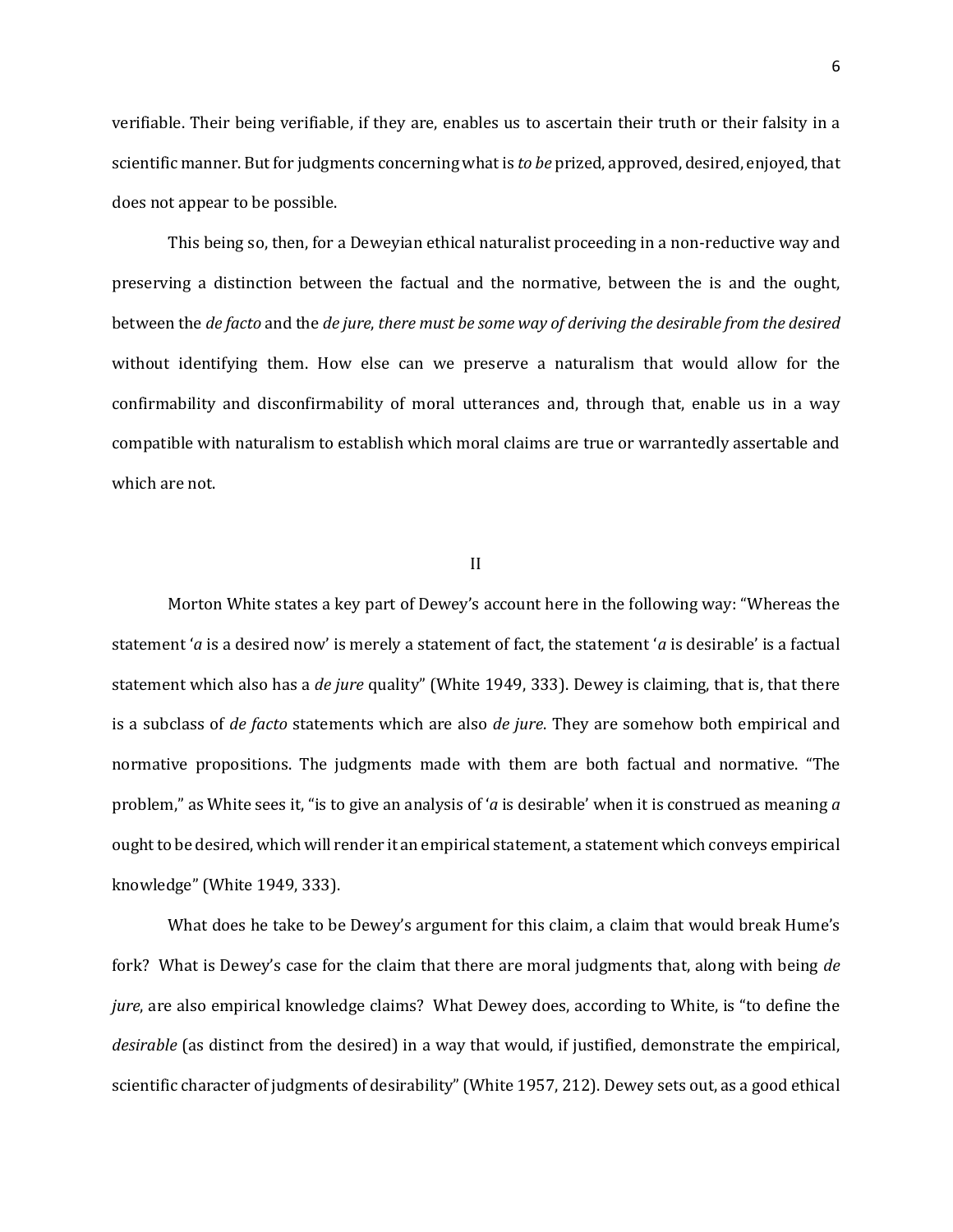naturalist, to establish that "judgments of what ought to be desired can be verified by reference to empirical considerations alone" (White 1957, 212). Dewey takes desirability to be a dispositional property, but he does not take it to be a dispositional property like visibility, audibility or solubility. He does not make what many, including G. E. Moore, take to be Mill's mistake (Moore 1903; Hall 1964, 106-32). In saying, for example, that something is visible, we mean that it can be seen and it follows logically that if it is seen that then it is visible. 'Whatever is seen is visible' is a logical truth. Similar things obtain for audible and soluble. But this is not so for desirable. 'Desirability' does not mean 'can be desired' but rather 'ought to be desired' and it does not follow that if something is desired that it is therefore desirable. And 'Whatever is desired is desirable' is not a logical or analytic truth. Instead, it is at best false (and not logically false either).

Rather than compare desirability with solubility and the like, Dewey takes the property desirability to be analogous to the dispositional property objectively red. Science, Dewey stresses, will not assign objective properties to things unless certain test conditions are met.

> Before saying that something is objectively red rather than that it merely appears red now, we must make sure the light is correct, that our vision is normal and so on. We select certain standard conditions of vision and say that the object is really red just if it appears red to us under these circumstances (White 1957, 213).

But if the light under which we are viewing the object is abnormal—say, it is not clear or our vision is abnormal or affected by a disease or a drug—we are not justified in asserting that the object is red just because it appears red. The claim is, as White puts it in his "Value and Obligation in Dewey and Lewis", "'*a* is really red' is equivalent to 'For every normal person *y*, if *y* looks at *a* under normal conditions then *a* looks red to *y*'" (White 1949, 159). So we legitimately go from '*a* looks red to me now' to '*a* is really red' if *a* looks red to any normal person *y* if they look at *a* under normal conditions and *a* looks red to them. In this way we build a logical bridge from something looks red to me now to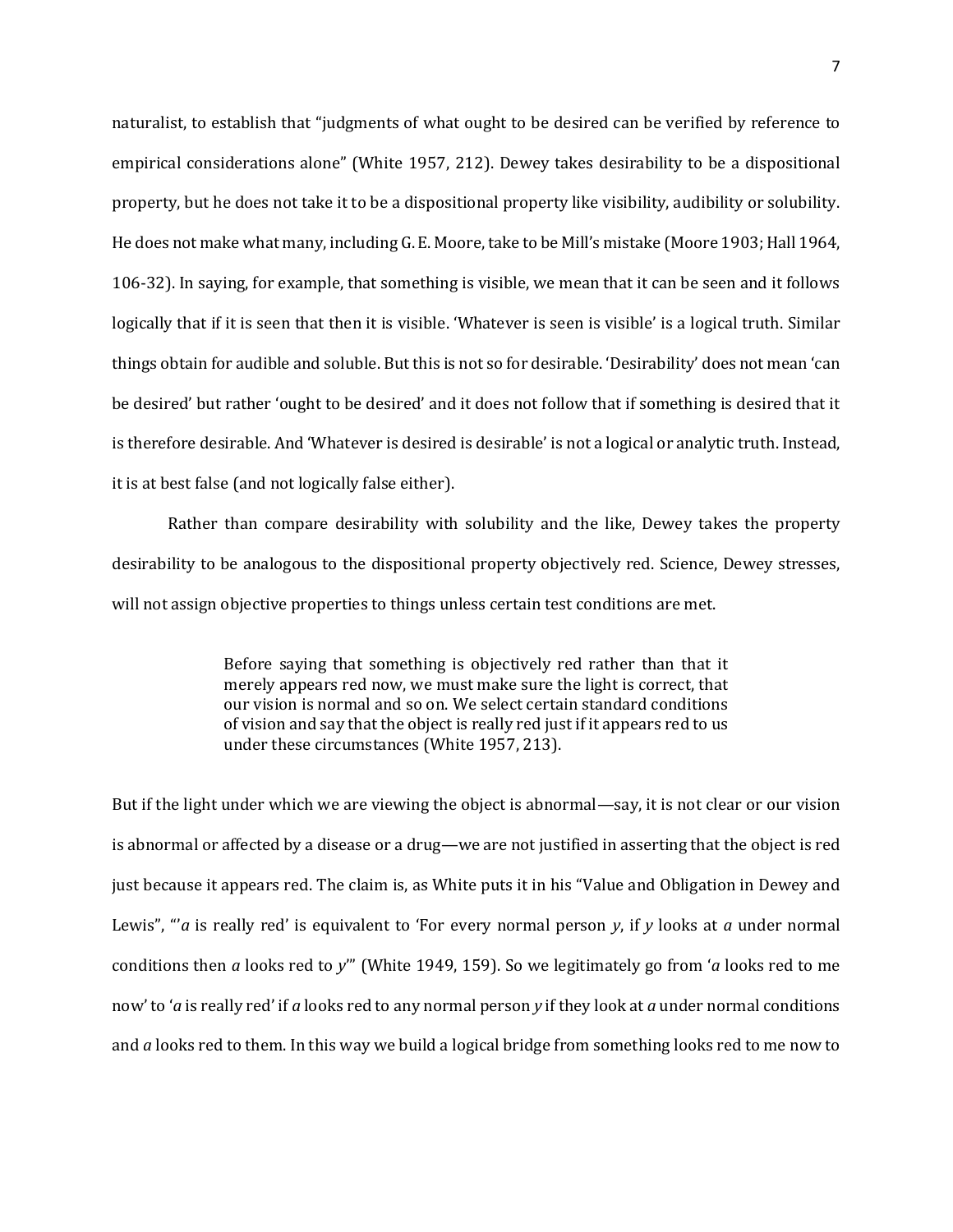that something is really red. It is a matter of determining that certain standard test conditions are satisfied.

Dewey, White has it, wants to build a similar bridge from desired by me now (whoever that me is) to being desirable in the appropriate sense of 'desirable', namely that of being something that ought to be desired. So, arguing in a parallel manner, we say that if *a* is desired by me now, then *a* is desirable when, for every normal person *y, y* looks at *a* under normal conditions, then *a* is desired by *y*. So here we have in good naturalistic spirit value—desirability—tied down to the world. We have, that is, shown that at least some value judgments are empirically verifiable. But this will only hold if desirability is a dispositional property like objectively red and Dewey's claimed equivalence holds between '*a* is desirable' and 'For every normal person *y,* if *y* looks at *a* under normal conditions, then *a* is desired by *y*'. But do we have either an *intentional* equivalence or a *material* equivalence here? Is this, that is, either what we mean or what we are asserting when we say something is desirable?

White makes it clear what is at stake here, namely that Dewey is making a claim that we can have a scientific ethics: that fixing moral beliefs can have the same kind of empirically and rational status that obtains for scientific beliefs; that we can fix beliefs in morality in the same way we fix beliefs over plain matters of fact; and that the *de jure* is established in the same way that the *de facto*  is established. Dewey's claim, as White puts it, is "A thing is desirable if and only if it is desired under conditions which play the same role in the moral life as twenty-twenty vision and good light play in the visual life" (White 1957, 213). This gives us, White has it that Dewey has it, real objectivity and truth in ethics. "The important point," White maintains, "is that Dewey thinks that judgments of *desirability* are simply judgments that something is desired under conditions which have been thoroughly investigated in the way that the scientist checks his test conditions" (White 1957, 213). Just as something need not be red which appears red under abnormal conditions, so something need not be desirable when desired under abnormal conditions. But Dewey's claim is that it is desirable if it is desired by normal people under normal conditions. But is this so? And let me return to my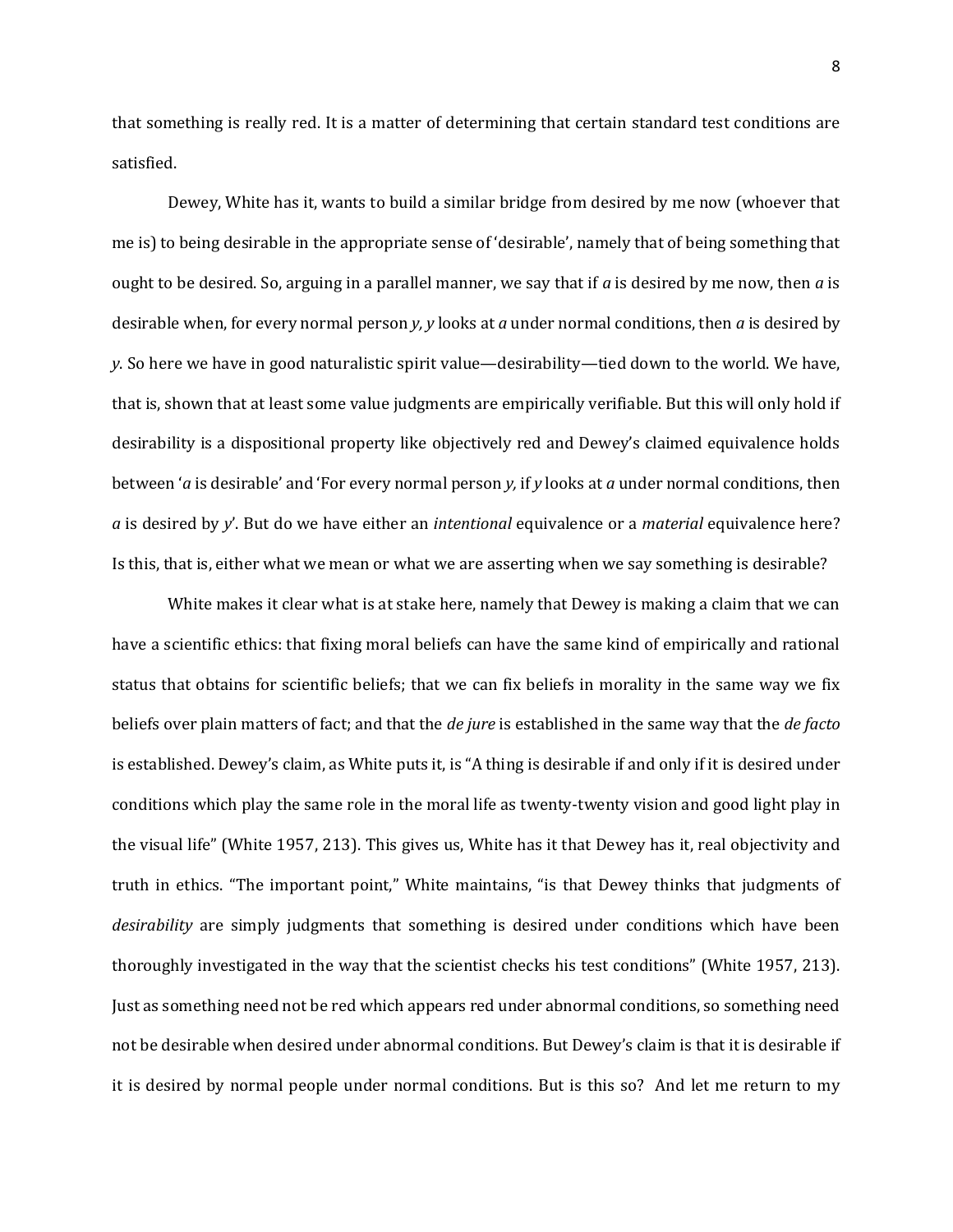unanswered questions at the end of the last paragraph. Do Dewey's crucial claimed equivalences hold?

White thinks not. He believes that there are fundamental difficulties with Dewey's view here (White 1957, 214). They stem from an important difference between the property of being desirable and the property of being objectively real. To quote White: "To say that something is desirable, i.e. desired under test conditions, is to make what he calls a *de facto* statement which is at the same time *de jure.* It not only tells us that something is true of human beings but it also imposes an obligation on them" (White 1957, 214). Nothing like this obtains for something's being objectively red. Statements that something is objectively red are not statements which are both *de facto* and *de jure.*  To say 'The walls in their living room are painted red' is a *de facto* but not a *de jure* statement. It says nothing normative: it makes no claim, it just reports a fact. To say 'Those red walls are horrible' is very different. It is *de jure* but may also be *de facto*, though it need not be. Similarly, to say 'Jones exercises every day' is to say nothing normative. To say 'Exercising every day is desirable' does say something, or so Dewey has it, that is both factual and normative. But we could not plausible say that of 'Jones exercises every day'. It is just reportive and descriptive. Moreover it is not necessarily what Hilary Putnam calls a *thick* description. It may just be an expression of emotion or an expression of an attitude. But it is also true in certain contexts that it could be both descriptive and evaluative. But it could never just be evaluative.

White generalizes and makes his most crucial objection to Dewey as follows. It is a key passage and I shall quote it *in extenso.*

> To say that something is desirable, i.e., desired under test conditions, is to make what he [Dewey] calls a de facto statement which is at the same time de jure. It not only tells us that something is true of human beings but it also imposes an obligation on them. This distinguishes it from the statement that something is desired now, from the statement that something looks red now, and most important, from the statement that something is objectively red. None of these last three statements has a "de jure" quality for Dewey; none of them states a claim. They are all merely de facto, whereas the judgment that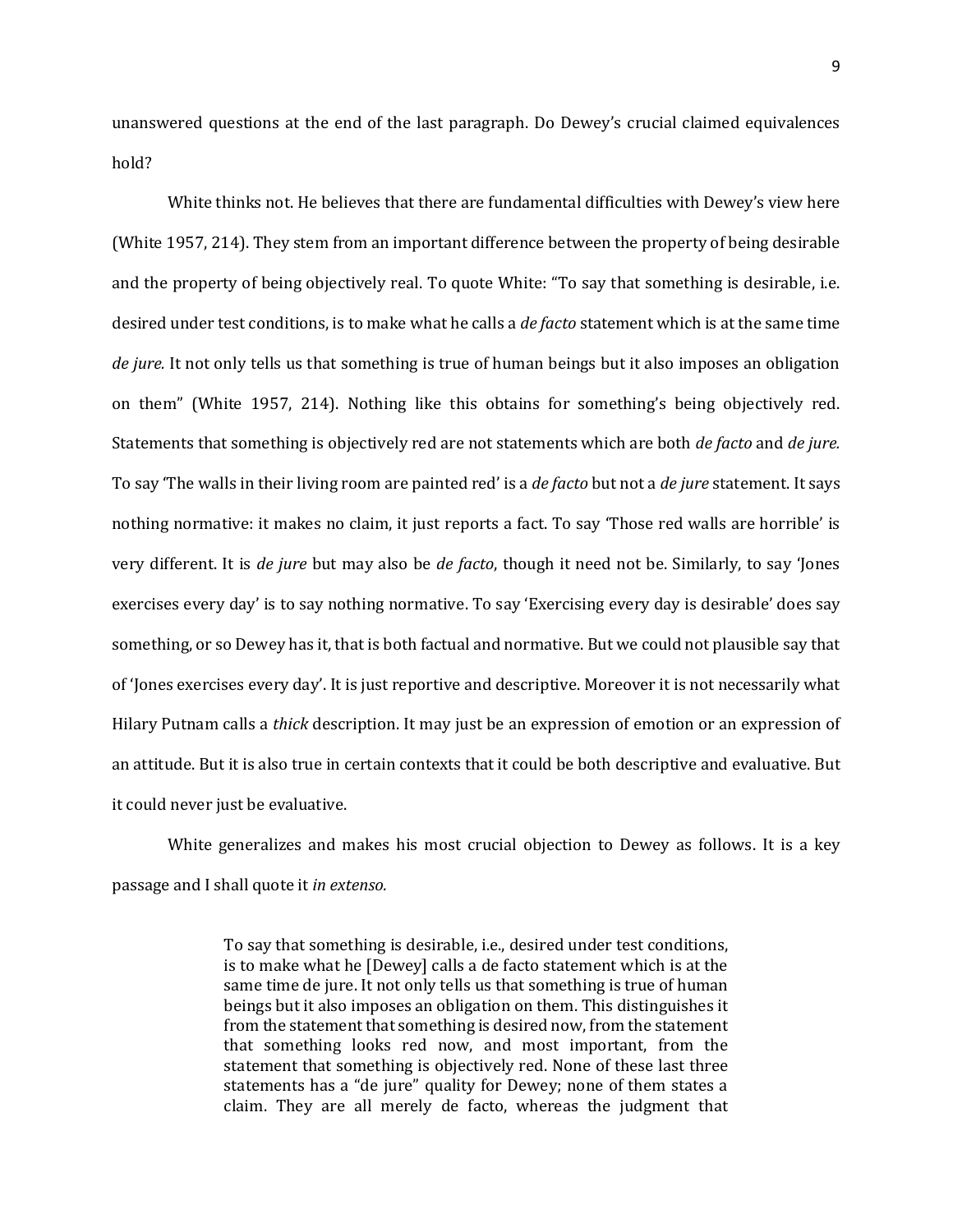something is desirable is *both* de facto and de jure. Here the cake is had and eaten! Here we have generated a normative or de jure proposition by performing a suitable operation on merely de facto propositions. But if the operation will generate a norm in this case, it should generate one in all cases. In other words, if "desirable" is synonymous with "desired under test conditions" just as "objectively red" is synonymous with "appears red under test conditions", why shouldn't judgments about things being objectively red be "de jure"? But obviously they aren't. Saying that something is objectively red does not impose an obligation on anyone, but it should if Dewey is right in his analysis. The relation between "is objectively red" and "appears red" is precisely the same as the relation between "is desirable" and "is desired" for him. But since "desirable" means "ought to be desired," "objectively red" should mean "ought to appear red", which is absurd. The ladder by which Dewey rises from the reports of sense to objective physical properties is the same as that by which he rises from the desired to the desirable. But clearly this ladder does not lead us from the description to the normative in the first case, and therefore it cannot lead us from the descriptive to the normative in the second (White 1957, 214-15).

White's argument against Dewey cited above proceeds by a *reduction ad absurdum.* These arguments are often effective and well-taken, but there always remains the possibility that someone will bite the bullet and accept the conclusion but deny that it is absurd. Suppose, biting the bullet, it is contended that "all true scientific statements impose obligations, that all true scientific statements have a *de jure* quality" (White 1957, 215). White argues that this claim that "all objectively true statements are normative in character" is fairly plainly false. Take the statement that the table I am writing on now is brown. There is nothing—at least in normal contexts—normative about it. The statement "implies that any person with 'normal' vision will have the sensation commonly referred to as brown if he looks at my table in white light when he is reasonably close to it" (White 1957, 215). But, as White continues, "surely this imposes no *obligation* on anyone" (White 1957, 215). Colorblind people are not guilty for not being able to see it. Surely no obligation is imposed on anyone in such situations to see it. They either just see it or they don't with no blame or praise attached.

Moreover, if we take that turn in defending Dewey, we will have wiped out an important distinction that we have seen Dewey insists on. White spells this out as follows: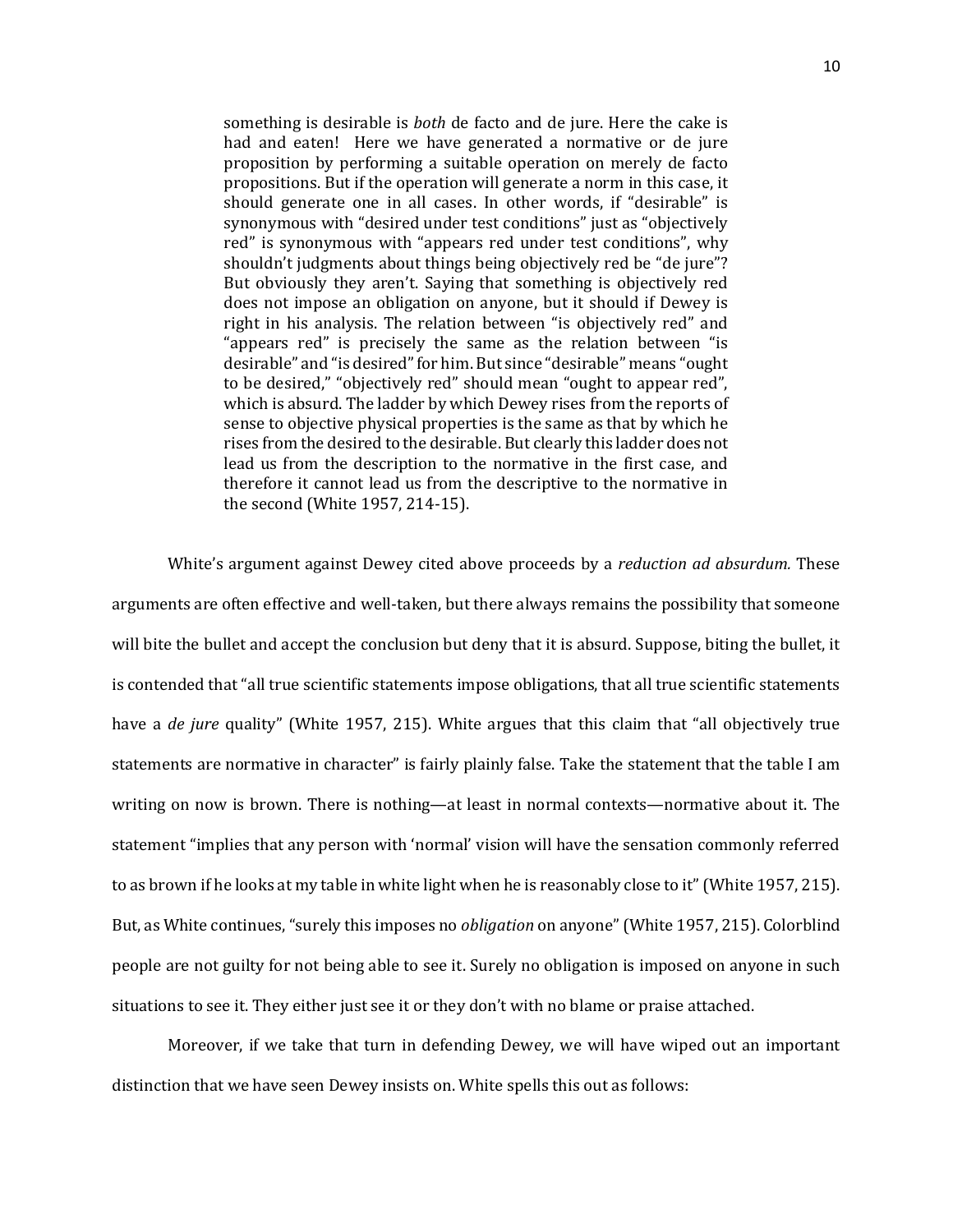Furthermore, if *all* statements of science, including those of physics, turn out to be normative in the same sense in which statements of desirability are normative, we shall have destroyed a useful distinction. Dewey's task, so far as I can understand it, is to show that ethics is a part of science and not that it exhausts science. But if he persists in his views he will have wiped out the very distinction which, as a reformer, he wants to preserve: the distinction between what is and what out to be. For obviously now every true statement of science will say what ought to be, and all science will have become ethical in character (White 1957, 216).

## Again we have a *reductio.*

White next considers another reading—another interpretation—of how to understand Dewey on the relation between the desired and the desirable: a reading which also has a basis, thought a less prominent basis, in Dewey's texts. Suppose we take Dewey to be saying, "A desired object becomes desirable just in case we know what causes us to desire it and what consequences ensue from the fact that we desire it" (White 1957, 216). Here, unlike on the first reading—the normal-conditions-and-normal-person-interpretation—"*any* condition in which we desire an object will suffice for concluding that it is desirable, provided that we know that condition and what happens as a consequence of our desiring the object" (White 1957, 216). In other words and in short, *a desirable desire is a fully informed desire.* Whatever we desire when we are fully informed is desirable *no matter what its content is.* Suppose I desire to take crack or to torture other people. If I know the causes of my having those desires and the consequences of acting on those desires and continue to have such desires, then, given such an account, what I so desire is desirable and my desires being desirable are reasonable. But here we have another *reductio.*

Suppose Dewey says it is the objective consequences that he is concerned with; not what consequences I happen to *desire* but what the consequences are apart from my desire. What makes taking crack undesirable for me or for anyone are the consequences—what happens to people over a long period of time when they take it. It harms them horribly and that is not desirable. But here we have staring us straight in the face a normative turn that has not been naturalistically explicated. We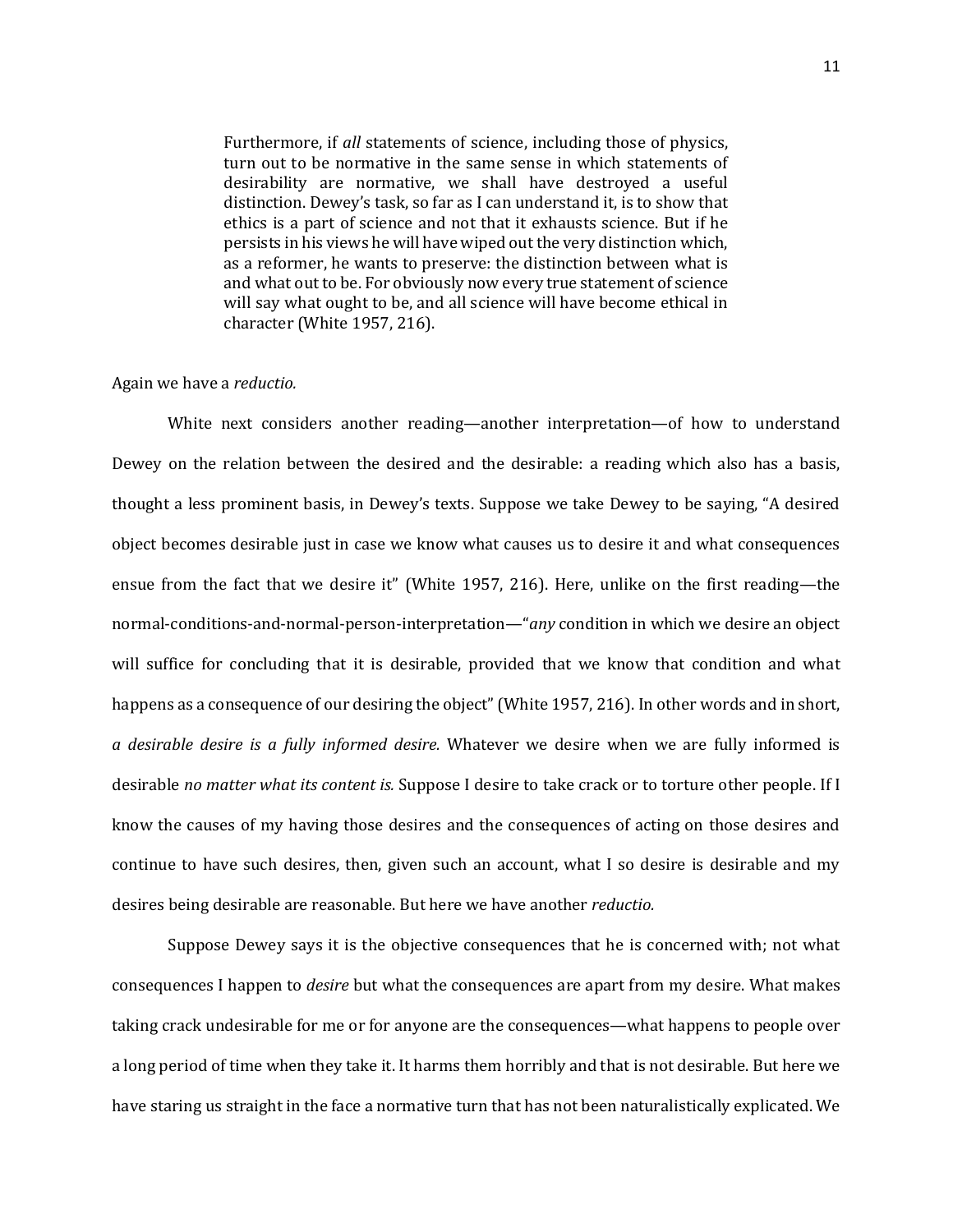have not rooted our moral claims in desires, however reflective, but have appealed to what is desirable where it has not been in any way derived from the desired. Dewey wants to have an ethical theory that is more objective than a traditional empiricism. But on this reading he, like traditional empiricists, ends up appealing to desires and enjoyments as his rock bottom appeal. He does not want to make such an appeal to what we just happen to desire and enjoy or dislike and avoid. But he ends up, if he is going to be consistently naturalistic, doing so anyway. As White puts it, "After all these efforts to get to a rock that is more substantial than mere desire, he has to appeal to it in the end" (White 1957, 217). He concludes that Dewey "has not demonstrated that ethics is part of empirical science"; he has not successfully articulated an ethical naturalism" (White 1957, 217). He has not shown us how we can have an ethical proposition or a moral judgment that is at one and the same time empirical and in that way factual *and* normative.

#### III

Sidney Hook finds little cogency in Morton White's critique of Dewey's account of ethics. Hook contends, rightly I think, that White underplays Dewey's *situationalism* (the position that moral problems arise only in problematic situations and normative claims are only made in such situations), his related *contextualism* (Dewey's distinction, with the stress he puts on it, between theoretical judgments and practical judgments—judgments of practice), and finally the importance for Dewey of having a clear conception of what practical judgments are to clear moral theorizing, thinking and good moral practice.

I think that Hook makes some legitimate points of considerable importance here. But I also think he fails in some crucial ways to meet the central arguments articulated by White. White's very central claims, I shall argue, Hook does not refute. I think that when the dust settles we should see (i) that Dewey has *not* made a sound case for ethical naturalism in the way that White construes it in the tradition of G. E. Moore and non-cognitivists in ethics, and (ii) that when we think through the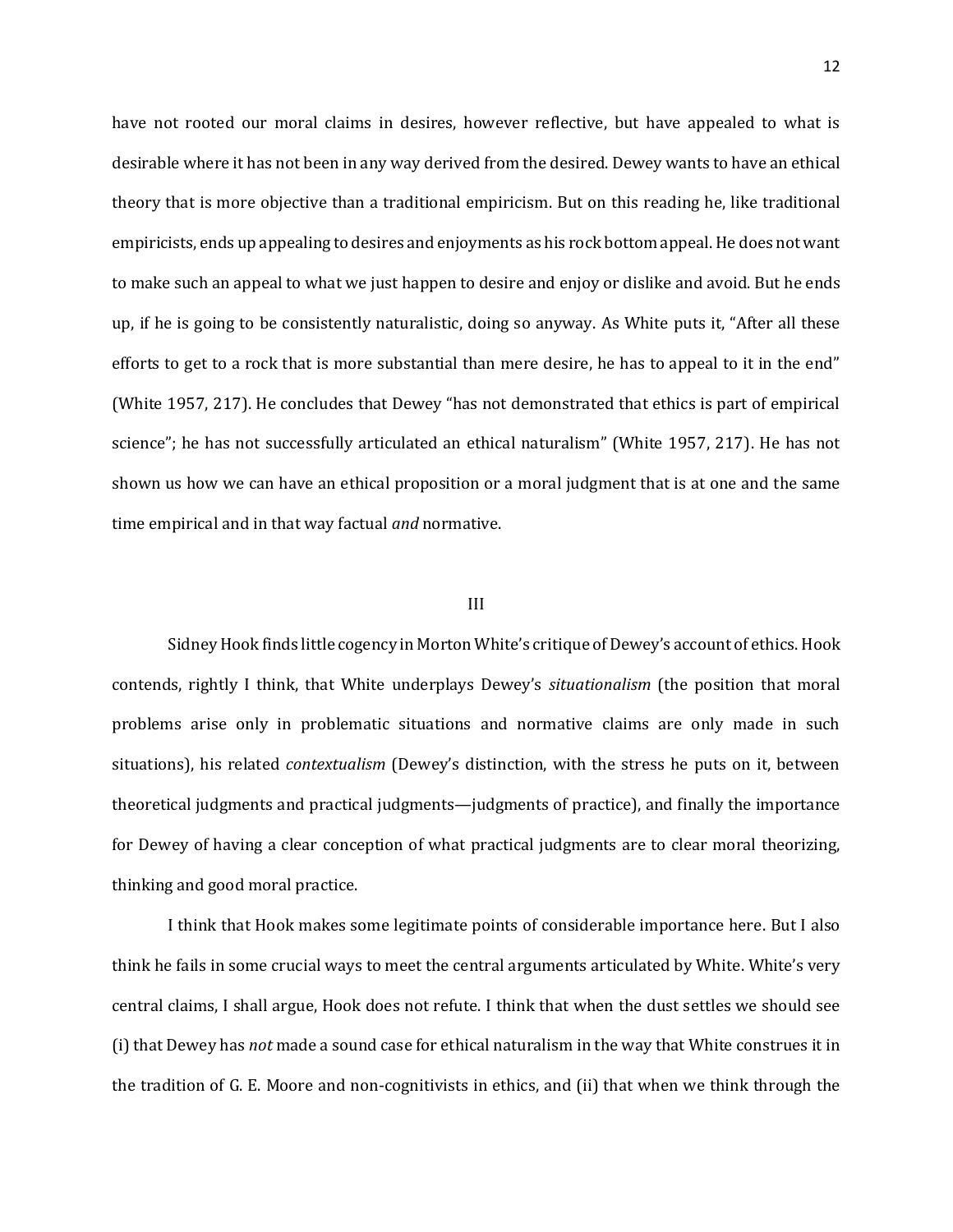force of the contextualist and pragmatist arguments deployed by Dewey—arguments which Hook forcefully brings out—that Dewey should not, perhaps no one should, be an ethical naturalist *in that standard sense* and to acknowledge the failure of such a naturalism commits one neither to an appeal to intuition with its claim to be aware of 'occult entities' (e.g., non-natural qualities) nor to any form of non-cognitivism or error theory. Having a thorough naturalistic orientation, as we can see from Hume, Hägerström, Stevenson and Williams, does not require ethical naturalism, at least not as standardly understood.

Let us now turn to some of the detailed criticism of White made by Sidney Hook. Hook sees White as claiming that Dewey in a mysterious and rationally unmotivated way thinks he has generated a normative statement from a purely factual one. Hook writes,

> ". . . whereas statements like '*x* is desired', '*x* appears red', '*x* is objectively red' are all *de facto,* statements like '*x* is desirable', which are analogous to '*x* is objectively red', suddenly take on *de jure* status, too. By a kind of transubstantiation the factual becomes the normative. It is White's claim that we have created a mystery here in claiming "obscurely, to have generated a normative or *de jure*  propositions by performing a suitable operation on merely *de facto*  propositions (Hook 1961, 37).

Hook first points out, in defense of Dewey, that Dewey is drawing a formal analogy between two kinds of qualities. "He nowhere actually says that '*x* is desirable' is synonymous with '*x* is desired under normal conditions" (Hook 1961, 57). The "desirable [for Dewey] is that which is desired *after reflection* upon relevant causes and consequences. What gives the desired desirability is that it is reaffirmed in the light of its actual and possible connections. This means that it takes on a *new*  character, desirability, without losing the old one, being desired" (Hook 1961, 57). There is no mystery here. Those desires that we continue to have and reflectively endorse, with knowledge of their connections (their causes and consequences) are the desires that are desirable. Those that we cannot reflectively endorse are desires which are not desirable. Values continue to be anchored in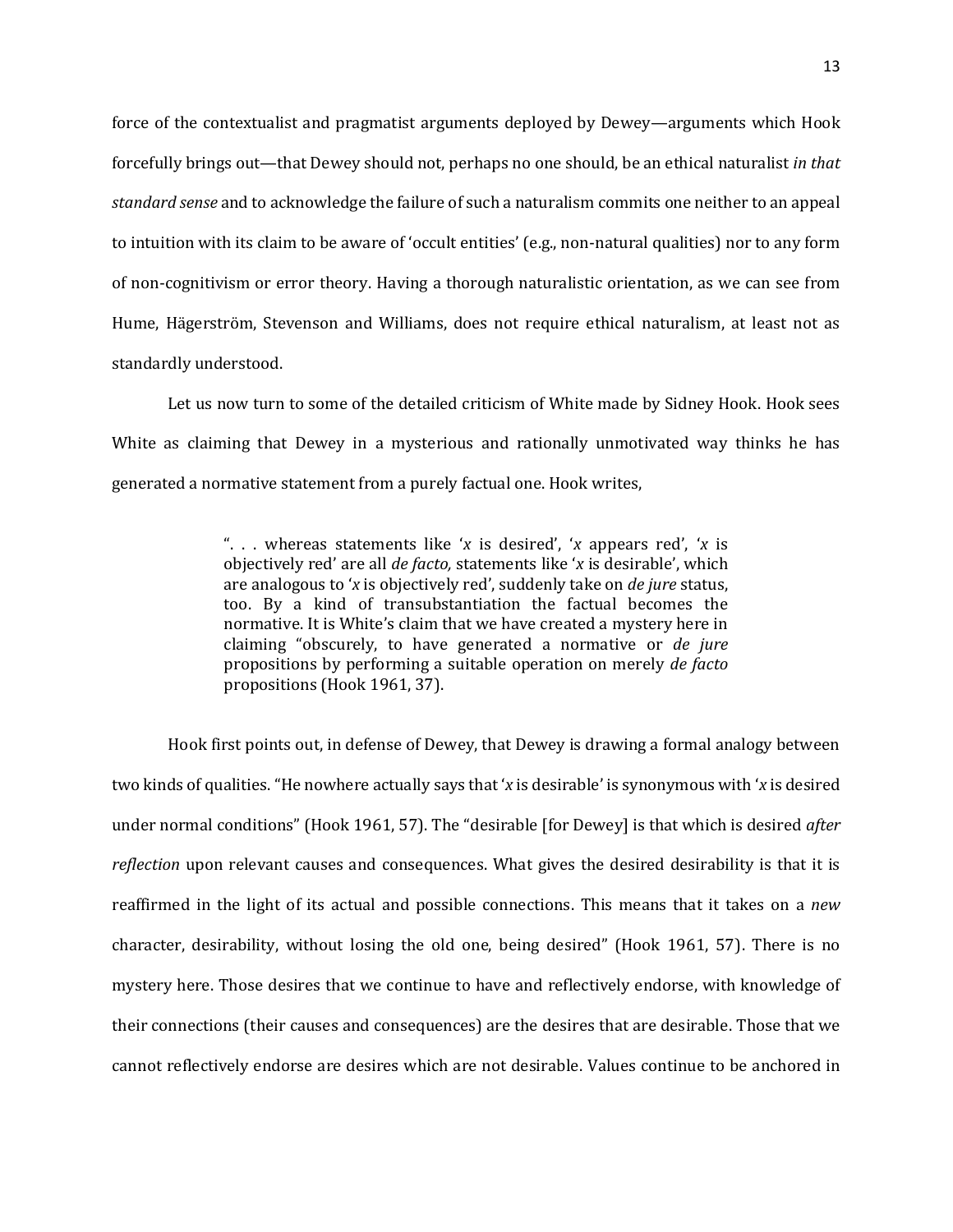the world. (Where else could they be anchored?) Is this well taken? It seems plausible; a necessary

but not a sufficient condition.

Hook then turns his attention to the importance of attending, in thinking about ethical judgments, to the idea of a problematic situation and to practical judgments. Hook writes:

> The crucial difference . . . overlooked in Professor White's analysis of "desirable" and "objectively red" is that the problematic situation in which we seek to find what is really good or desirable is one that requires a "genuine practical judgment" in answer to the question: what should I do or choose? Whereas the analysis of "seeming red" and "objective red" has been conducted without reference to any practical problem of choice. Complete the analogy and introduce a situation in which it becomes *important* to distinguish between apparent and real color, and "*objectively red"* acquires a normative status that "apparently red" does not have. *Apparently* red is not good enough in matching draperies or in any other situation in which we want to know what color we are really choosing. Only the "objectively red" will do. Professor White believes that this is a *reductio ad absurdum* because it would follow that *all* true scientific statements would have a *de jure* quality.

> Not at all, unless he maintains that as scientific they all bear *per se*  upon immediate practical problems of what should be done. But the propositions of science are theoretical until they are applied in some practical situation—a tautology which in this connection has significance because it marks a definite distinction in function. Dewey's contention is that every true proposition *in use* in a concrete situation provoking choice does have a normative status, because wherever relevant it determines in some degree what we should choose. But the great body of scientific propositions at any time are not in use (Hook 1961, 57-58).

White believes that Dewey is committed to saying that when I remark that the table on which I am writing is brown, I must be making both a factual and a normative statement. He then asks ironically in what sense it is normative. Hook answers appropriately, "In no sense, because he has uttered a detached statement in the blue unrelated to any problem of choice" (Hook 1961, 58). It is not uttered in a problematic situation where we must make a practical judgment. But suppose we say to a companion walking along with us engrossed in conversation, "There is a car coming" as he is about to step out into the street. There the factual statement gains normative force; it gets, that is, a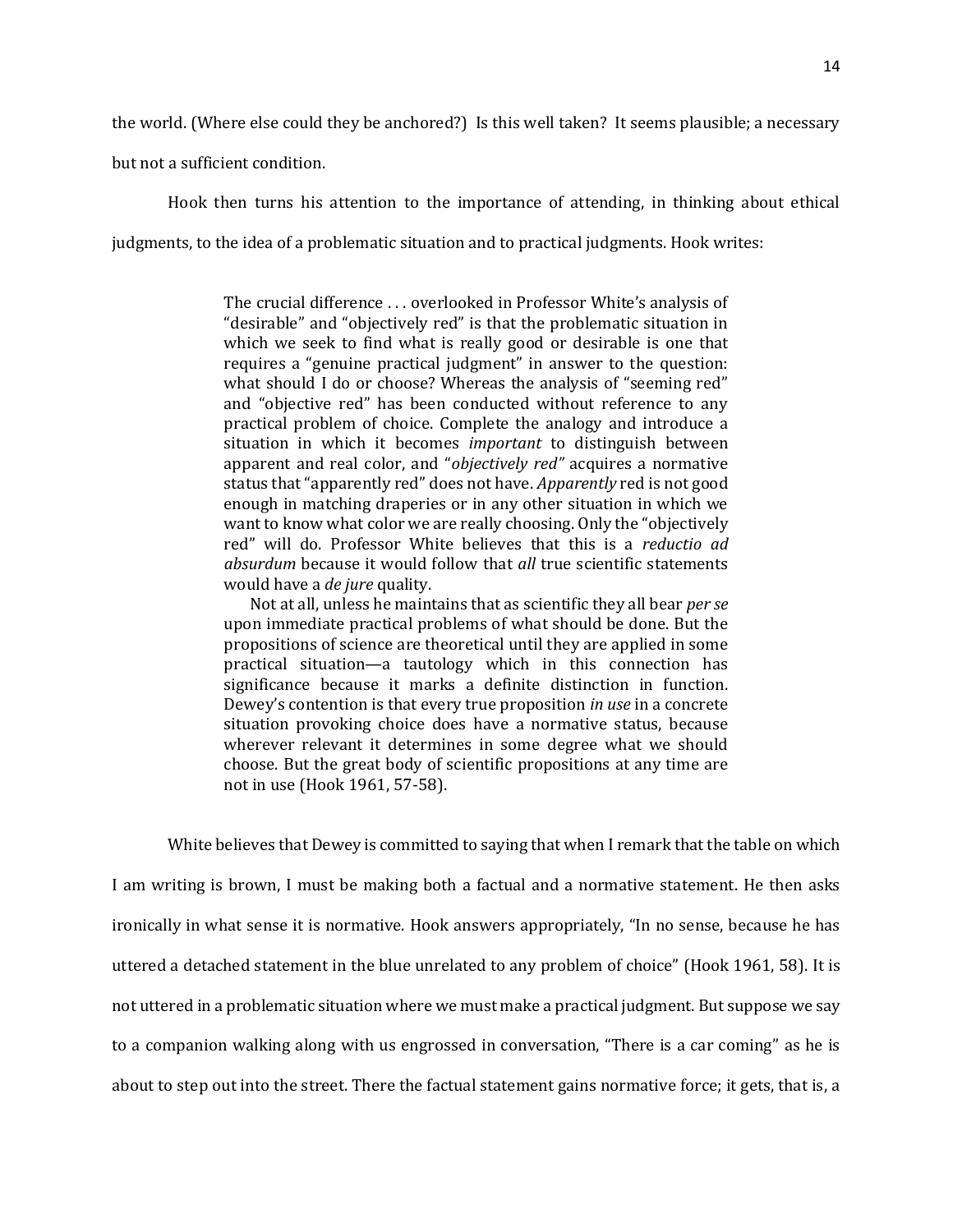practical use and thus has a normative force. On the other hand, suppose I am sitting on the porch of my house in the country beside an infrequently traveled road. I say idly to my wife, "There is a car coming." Here my remark is just descriptive. It has no normative force. It is the *problematic situation*  and the need to make a choice which determines whether a *de facto* statement is also *de jure.* Where I am thinking about what color of vase to put on my desk, 'My desk is brown' could come to have a normative function as well as a descriptive one. But that is because we have here a situation of choice—a practical problematic situation.

So far, or so it seems to me, Hook's criticisms (the remarks about reflectiveness perhaps apart) are on or at least near to the mark. In these respects Dewey has been successfully defended. Moreover, we can see some ways in which his account of morality is original and important and breaking new ground. But then Hook makes an additional and very crucial remark which, while right as it stands and importantly so, also has implications which make problems for Dewey's naturalism and his attacks on dualisms and dichotomies. Hook remarks:

> A disregard of the living context of the practical judgment—and all evaluative decisions are practical judgments—leaves us with the truism that for any set of matter of fact propositions, no conclusions about what should be done follow. If there is no "ought" or "should" in the premises of the "detached" argument, no "ought" or "should" is entailed in the conclusion (Hook 1961, 58-59).

But this, surprisingly on Hook's part, is just to accept the standard non-ethical naturalist claim—of no ought from an is—coming down from the cosmological naturalist Hume and reiterated by such diverse philosophers as Kant, Sidgwick, Moore and by such cosmological naturalists as Ayer, Stevenson, Hägerström and Mackie. If we read Dewey in that way, he is not an ethical naturalist as traditionally understood. We can no longer coherently claim that ethical statements are empirical statements verifiable by observation and in that they can in that way be established to be true or false. The truth-conditions or assertability-conditions of such utterances become problematical. Practical discourse is practical discourse and theoretical discourse is theoretical discourse and from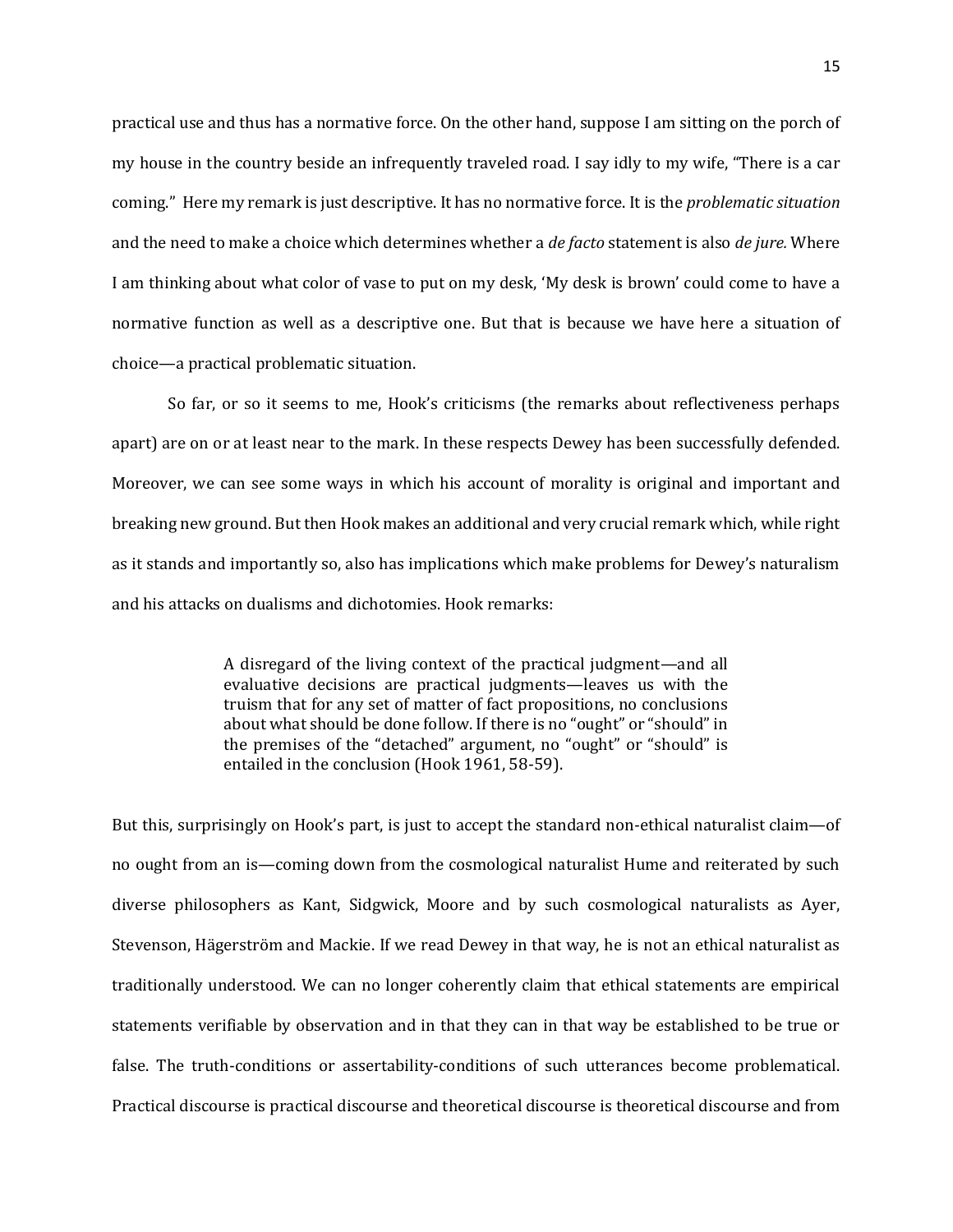the premises of theoretical discourse—discourse which neither explicitly nor implicitly have no ought or should in it—we can derive no statements of practical discourse: statements containing, either explicitly or implicitly, an ought or should or a positive evaluation. As Hook acknowledges, "no aggregation of facts by themselves determines any policy. . . . Statements of facts by *themselves* without reference to the problem-situation and its conflict of ends, on which the facts bear, determine nothing" (Hook 1961, 59). And even here we need to disambiguate "reference to the problemsituation". If the reference to the problematic situation is just a detached sociological matter of fact description, that reference yields nothing normative. It is just a continued aggregation of facts. But if the reference to the problematic situation is by way of a practical judgment, we are already inside normative discourse and we have not derived an ought from an is. Again we have the truism, which when Hume's lessons and Moore's lessons are forgotten, becomes important, namely that practical discourse is practical discourse and theoretical discourse is theoretical discourse; they have different functions and cannot be reduced to each other. And they have no implicit relations.

Hook would resist some of this, claiming that what I am disregarding is the living context of practical discourse; there, he has it, we get norms from the urgencies of the situation. Hook makes his startling and, I shall argue, mistaken claim as follows:

> But within a context in which something must be *done*, the ought of the decision or conclusion is, so to speak, ultimately derivative from the urgencies of the problem, and supported or justified by the factual statements about the probable consequences of doing one thing or another to meet the situation. The normative element in the conclusion is in a sense provided by that which distinguishes the situation as a practical one from one that is purely logical or theoretical. The underlying premise is: that should be done which appropriately meets the needs and requirements of the situation, broadly conceived to include the demands and expectation of the community or tradition in which we find ourselves. Then, by ordinary scientific means, we discover that the probable consequences of *this*  act meet these needs and requirements and conclude it should be done. The underlying premise of the argument is not an explicit statement at all, but the situation itself (Hook 1961, 59).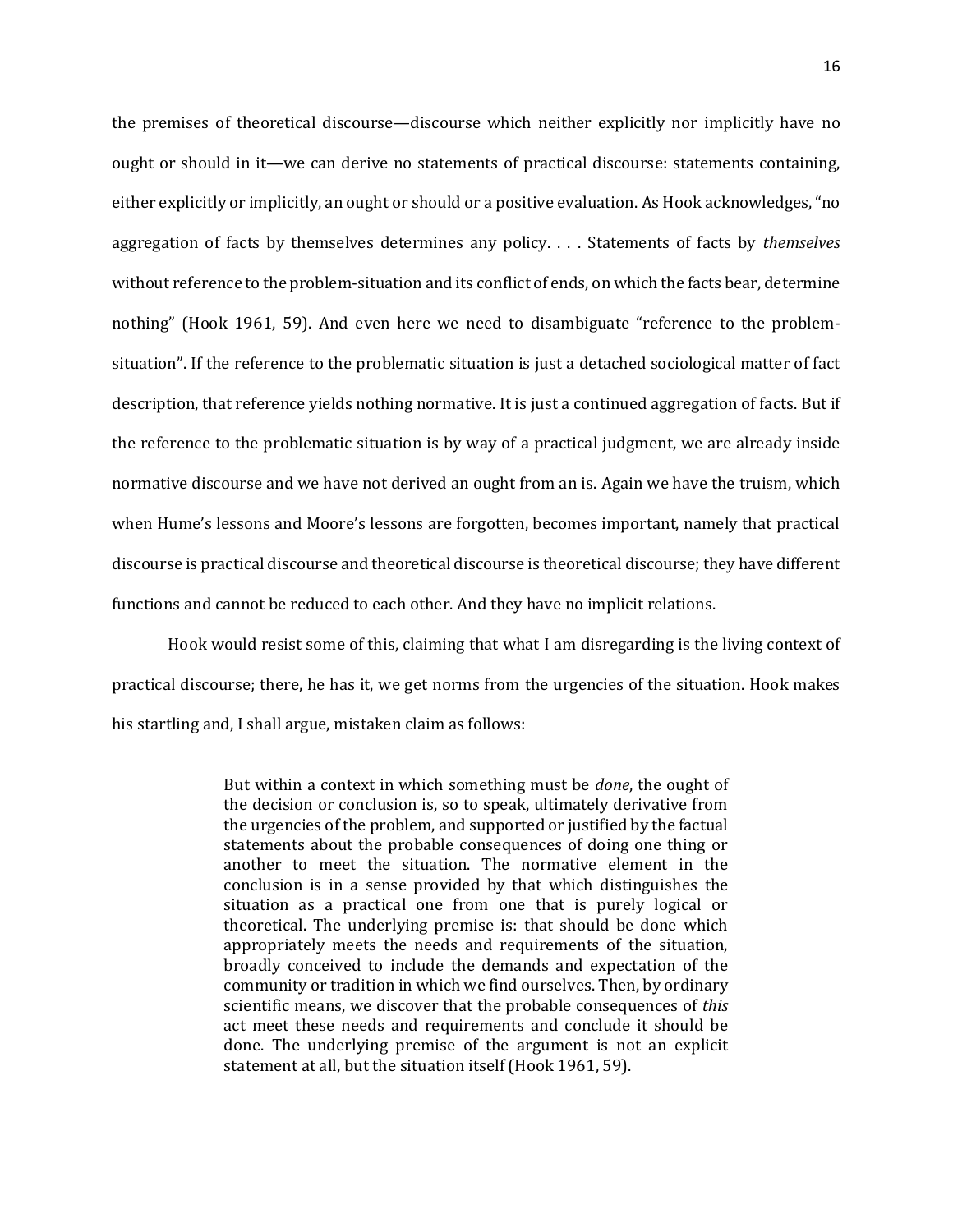Note first the "so to speak" in Hook's sentence in "the conclusion is, so to speak, ultimately derivative from the urgencies of the problem." The "so to speak" gives the game away. Literally we can only devise conclusions from premises. We, in making derivation and deductions, move entirely within the realm of language: from one sentence or proposition we drive another sentence or proposition. Literally it makes no sense to speak of deriving conclusions from the urgencies of a problem. But why not respond, 'Well, it is a metaphor. Do not be so woodenly literal-minded.' But what is it a metaphor of? 'Derivative' here would in such a context seem to indicate a causal relation. The situation affecting us as it does *causes* us to say or believe certain normative things. But this is a very different thing than a logical relation or even an argumentative or discursive pattern as in giving *reasons* for something. Suppose we say the situation causes us to have certain beliefs and these we then give as factual reasons for our normative beliefs. That sounds plausible enough. But then we must be able to show that the situation causes us to have certain factual beliefs and it causing us to have any others would be mistaken. But do we have any assurance that this will be so? That is, that we will get such a determinateness there and that, if the situation causes us to have eccentric beliefs not matching with the beliefs more standardly held, on what basis are we justified in asserting the eccentric beliefs are mistaken? Are we going to take such matters as *vote matters*? Justifiability goes with the big battalions! Are moral issues vote issues? That is surely something Dewey would not say.

Again, Hook uses a tell-tale phrase that suggest all may not be well. "The normative conclusion is *in a sense* provided by that which distinguishes the situation as a practical one from one that is purely logical or theoretical" (italics added). But why "in a sense"? Why not leave that qualification out? Well, it is here to give us to understand that literally the normative conclusion is not provided by the practical situation or any situation. That is not the way we get conclusions. We get them from premises, not situations. To speak as Hook does is to commit what Gilbert Ryle called a category mistake.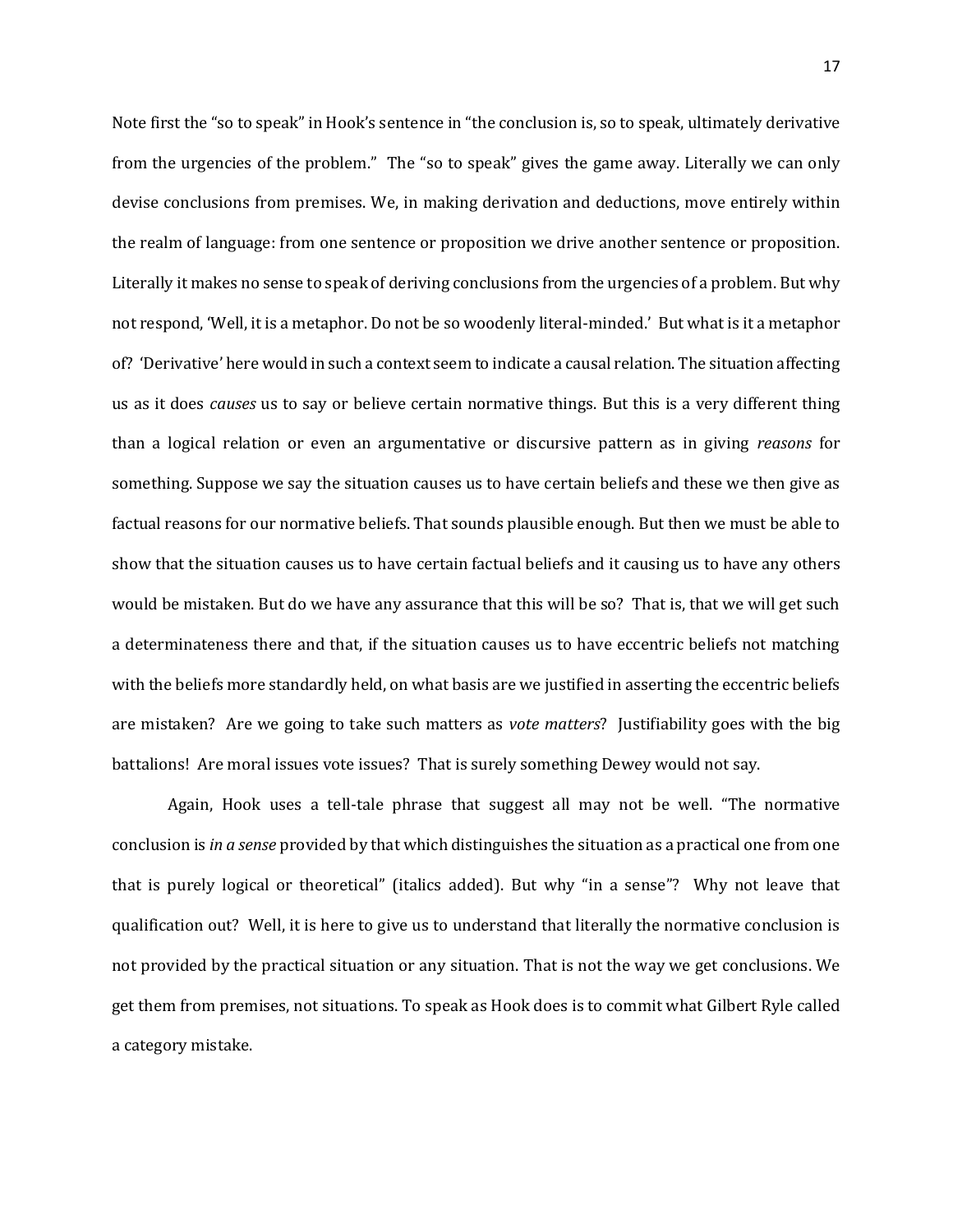However, we next read that there is after all an underlying premise, a premise which is plainly a moral one, namely "that should be done which appropriately meets the needs and requirements of the situation, broadly conceived to include the demands and expectations of the community or traditions in which we find ourselves." It is plain from this that that underlying premise is not itself a factual statement which is also normative. It is not a factual statement at all, but plainly a prescriptive normative one which tells us what to do. It has an imperatival not a factual force. And with the word 'appropriately' in it, it is not expressed entirely in terms that have undergone 'naturalistic cleansing'. Moreover, we can ask from what purely factual premises—from what is's has it been deduced or derived? Hook gives us none and none seem at least to be at hand. It is just an underived—and most pertinently here a factually underived—premise which is also a fundamental moral and methodological principle. It is a reasonable one alright as long as one adds the qualification that the expectations of the community or tradition should *sometimes* be resisted a qualification I am confident that Hook would accept. Accepting and fully endorsing such a premise so qualified is to be reasonable. But being reasonable, even fully reasonable, does not help the ethical naturalist program of deriving an ought from an is—of showing how moral judgments are themselves a subspecies of purely factual, empirical judgments. And it does not help to say (as Hook ends his paragraph in saying) the "underlying premise of the argument is not an explicit statement at all but the situation itself." Again we have the incoherence of saying a situation can be a premise. Only a proposition, statement, sentence, utterance or perhaps a belief can be a premise. But that aside, it is false that the underlying premise is not an explicit statement. Hook has just stated it explicitly when he introduced it earlier in his paragraph.

It is, I think, not unnatural to retort that in examining the argument of the above paragraph of Hook's that I have not at all used the principle of interpretative charity or acknowledged and taken to heart the fact that metaphors are inescapable in philosophy as they are in any non-formal discourse. (Think of how Quine's work is shot full of metaphors.) Put charitably, and with reduced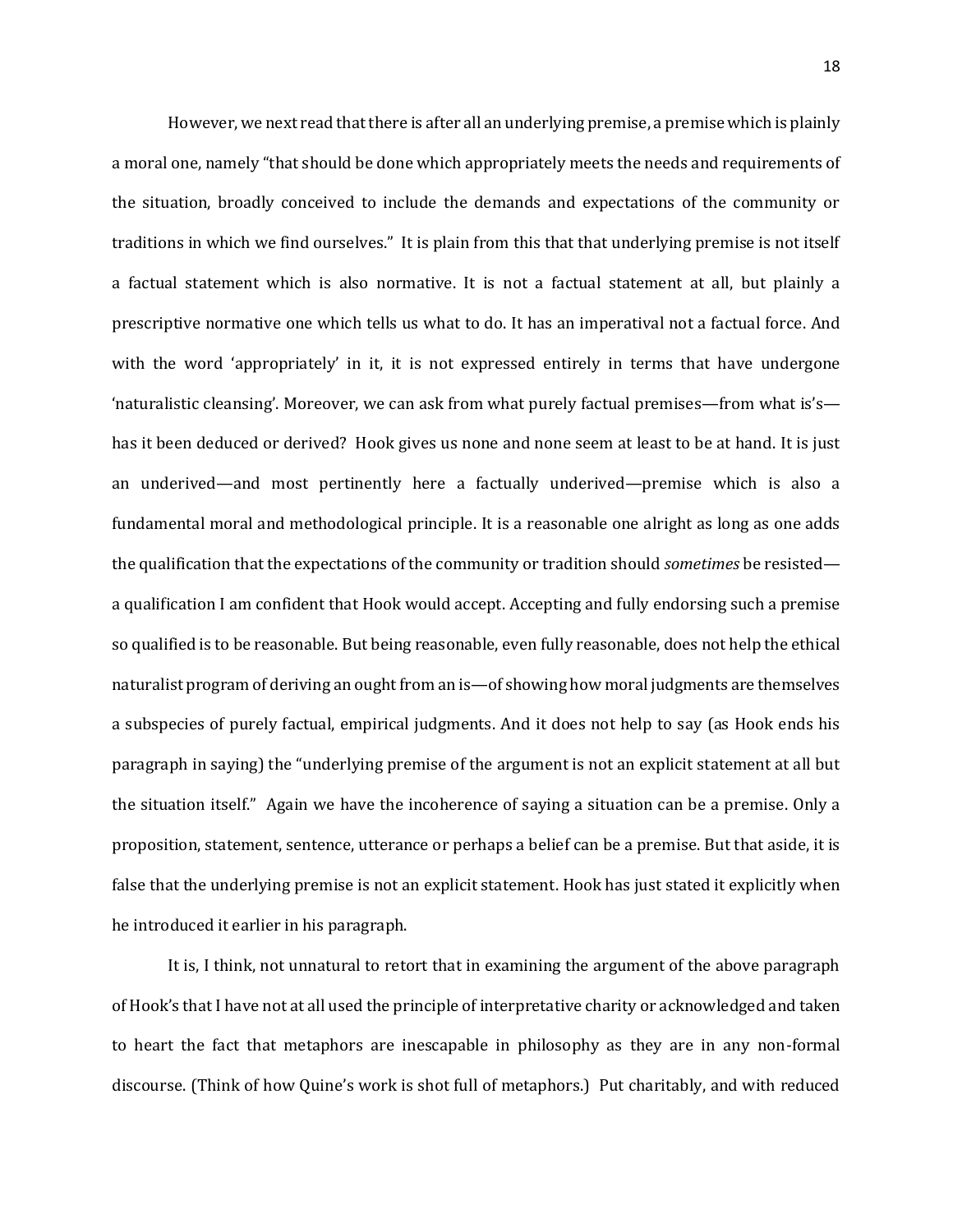metaphor, we can restate Hook's argument as follows: theoretical discourse (discourse about what is or might be the case) and practical discourse (discourse about what we should do or be) are distinct and neither can be reduced to or derived from the other and they both have their distinctive and irreducible functions. We human beings—agents in the world utilizing and articulating both theoretical and practical discourse and making, repeatedly, practical judgments—face contexts in which there are problems of what to do and what to be and we sometimes, over distinct problems, find ourselves in conflict. We deliberate, discuss and argue not just in general but around distinctive problems that emerge from our interaction. We make decisions and come to moral and other normative conclusions. Where these conclusions are reasonable they are either derived from or otherwise based on statements that we have come to articulate in facing and reflecting on that problematic situation and on the probably consequences of doing one thing rather than another in response to that situation. We have, of course, in so concluding, a normative conclusion since we were in a context in which we were trying to decide what to do. Importantly in such a situation, there is often the normative background belief, often unarticulated and implicit, that that which should be done is that which appropriately meets the needs and requirements of the situation. Pressed about this we would, of course, if we were at all reasonable, say 'Yes, we were implicitly so reasoning' and that what we now express is a central underlying guiding principle in our reasoning about what to do and be. Operating in accordance with it, we, in particular problematic situations, use scientific or methodologically similar commonsense means to discover the probable consequences of acting in one way or another in response to particular problematic situations. We marshal the statements of these before us and conclude what to do, all the while being guided by our underlying principle which is always, being the principle that it is, a principle which is responsive to the various problematic situations in which we find ourselves. There we have Hook de-mythologized without any premises which are mysteriously—indeed incoherently—situations or conclusions which are derived from the urgencies of the problem. But we also have an account which does not counter White's claim that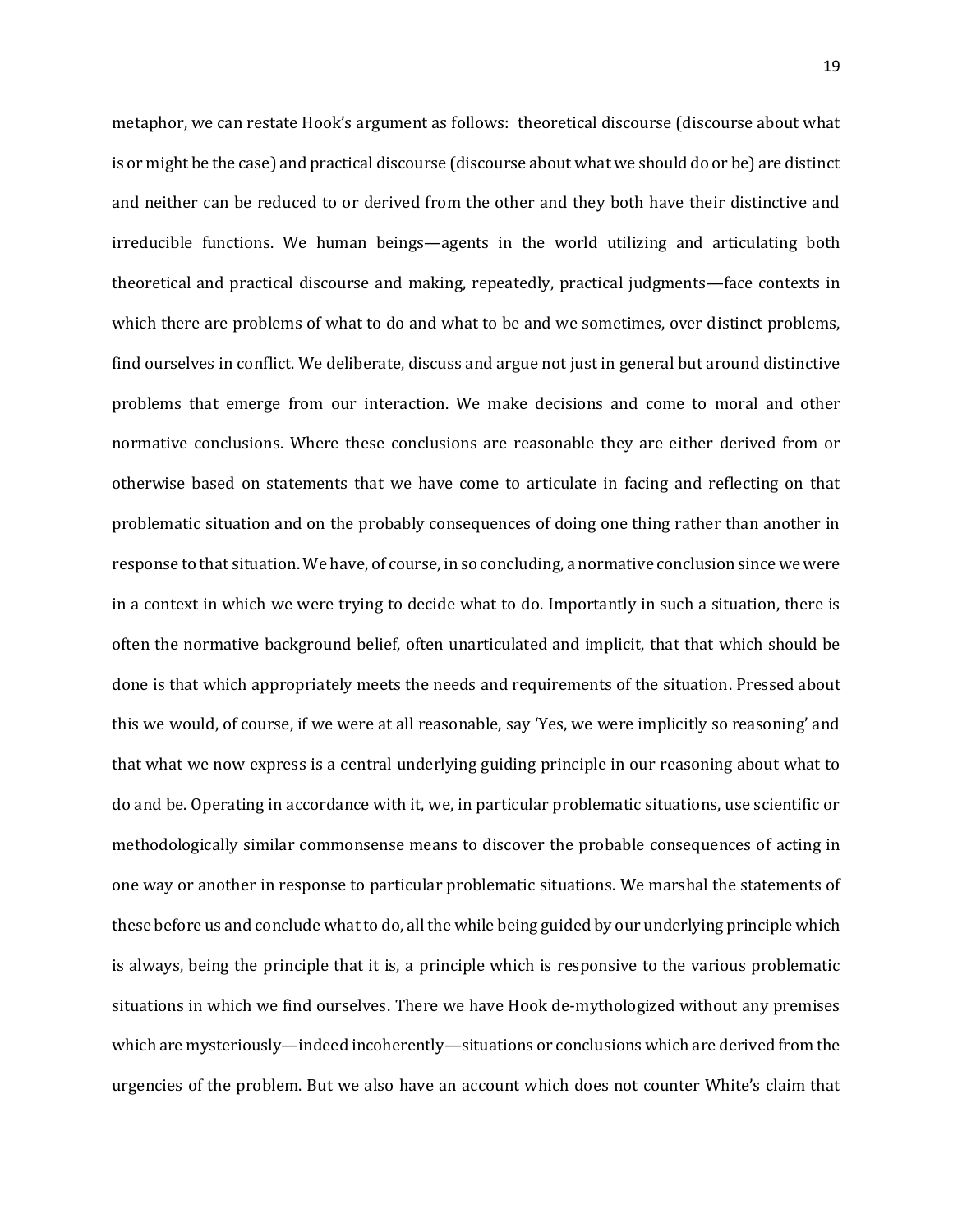Dewey has not shown how we can carry out an ethical naturalistic program and derive an ought from an is or an evaluative statement form a set of purely factual statements.

The above de-mythologizing gives us a reasonable (and I hope faithful to Hook's intent) account of some important things we do when we reason morally. But it is at least as compatible with a non-naturalistic or non-cognitive account as it is with an ethical naturalism. Indeed more so, for from it we do not see how we can show that moral statements are really a subspecies of empirical factual statements. That is to say it seems at least to be ethical naturalism—unfriendly, for it appears, as Hook seems to be doing, to accept Hume's fork about the is/ought. But then it becomes unclear how or even that we can have *a science of ethics* simply grounding oughtness, rightness, goodness and desirability on the empirical facts. To say that seems right, but isn't Hook also clearly on the mark (and is not indeed Dewey as well) when he remarks, "What we ought to do in any particularly situation is that which we choose to do *after* reflection upon the relevant consequences of proposals framed to meet the needs of the situation" (Hook 1961, 59). And is it not also true, again as Hook claims, that in trying to form policies about say genetically altered foods or debt relief for Third World countries or global trading policies we need among other things to appeal to evidential grounds? We need to get as clear as we can about the empirical facts. And what would this be, where at all adequate, but to appeal to "the aggregation of relevant facts from different fields" (Hook 1961, 59)? These latter claims of Hook's seem right, as do White's basic central arguments against Dewey's version of ethical naturalism. Indeed (though this is not White's intent), the thrust of White's argument would seem to give us reason to think that ethical naturalism more generally is very problematic, as ethical naturalism has been understood in the wake of G. E. Moore. There appear to be tensions here. That is why we can and not infrequently do have a group of claims that when held together seem at least to be paradoxical. We tend to feel something has to give. But appearances here can be deceiving. These things actually hold together in a consistent package. But that requires some extensive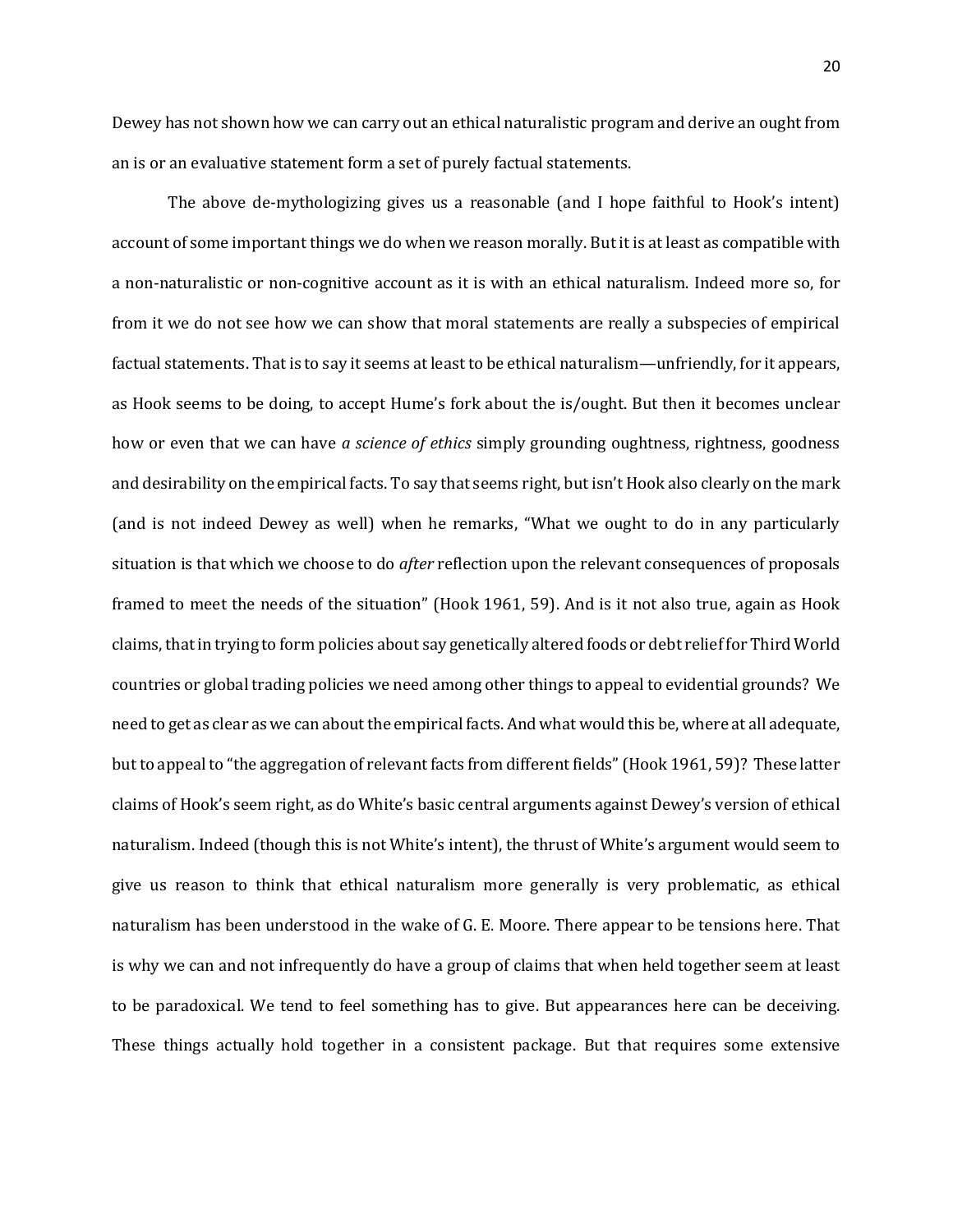recasting of the issues and ways of looking at things. This needs to be done and I hope I shall be able to return to it.

Finally, Hook, appealing to Dewey's contextualism, considers another of White's objections. White maintains, Hook has it, that "knowledge of the causes and consequences of our desire, and of what is desired, does not make the desired desirable unless among the consequences here are some other desirables" (Hook 1961, 60). We always end up, when we push our arguments, with some rock bottom desirable that is not derived from any statements of fact. Desires by themselves are never the last resort of appeal.

Hook remarks:

Again, the failure appears to me to result from disregarding the facts of actual moral situations. Of course, there are other desirables that have to be taken into account in assessing the consequences of proposed modes of conduct in a problematic situation. These desirables are assumed or *postulated* as valid because they summarize previous experience. That is what it means to say that we no more start from scratch in ethical inquiry than any other kind of inquiry (Hook 1961, 60).

We, as Hook put it in an earlier passage, carry with us "a heavily funded memory of things previously discovered to be valuable, ends or goods to which we feel committed as *prima facie* validities" (Hook 1961, 52). We take health, friendship, security, knowledge, leisure, trust, kindness to be valuable. Similarly our stock of *prima facie* validities include thoughtfulness, honesty and truthfulness and the practices and rules which go with them—practices and rules "which are the conditions of any social life in which human values are systematically pursued and sufficiently enjoyed to make social peace preferable to civil war" (Hook 1961, 52). Pragmatists, as good critical commonsensists, go around with such a store of funded beliefs, including moral beliefs, that are all sometimes challengeable, though not all at once, and all are fallible and defeasible. There is no place where the buck stops, no Archimedean point, no absolute perspective where we just have some ultimate principles we must accept and can in no context question. But even without such ultimates we have a plentitude of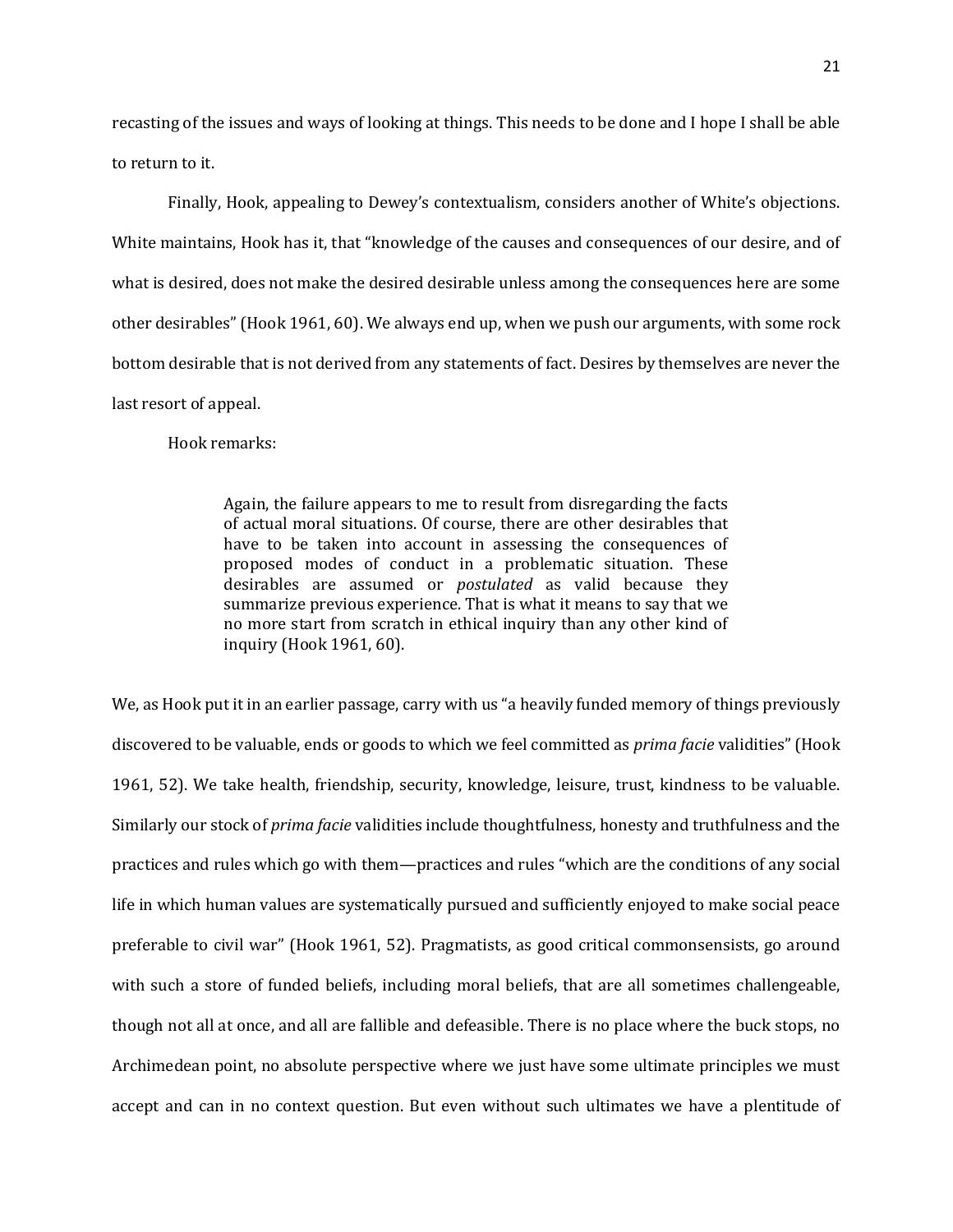beliefs, including moral beliefs, which in most contexts stand fast and which we normally have no reason to doubt. Contexts can arise where *seriatim* we can doubt them, though for many beliefs this is just hypothetical. So, while we have no ultimate desirable—no *pace* MacIntyre and the other Thomists, First Philosophy ultimate—on which all the other desirables are grounded, still we are not adrift in a skeptical sea. Instead, we have a plurality of defeasible desirables which in most circumstances we have no reason at all to doubt or question. We do not escape contingency or need to, but we are not reduced to subjectivism or relativism either. Let alone nihilism. Here again Peirce's critique of Cartesian doubting, which Dewey and Hook as well have built into the web and woof of their thought, is to the point. "The knowledge that the desired has consequences which we have reasons to believe desirable, when added to relevant knowledge of the causes of our desire, makes what is desired desirable" (Hook 1961, 60). In making this judgment we rely on our stock of desirables—our background beliefs and convictions—in judging consequences to be desirable. But we always remain in a context here; we never jump out of our system of beliefs including our beliefs in what we take to be desirable. That would be like jumping out of our skins. An ethical naturalism for Dewey is a pragmatic naturalism and that means a resolute and inescapable contextualism.

> Suppose someone asks should he take a vacation or continue this piece of work? . . . Among the consequences is the discovery that if a vacation is not taken, he will probably have a nervous breakdown. This is assumed undesirable. But why is this undesirable? This is another problem entirely and, to be a genuine one, must be taken very concretely. In the course of settling it, he may discover other valuefacts. Unless he preservers his health, his children suffer. This is bad. Why is it bad? Another problem, in the course of the solution of which he discovers that his children are so much a part of his life that it would be sadly altered if anything serious happened to them. One can keep on asking questions until the inevitable one is reached: "Is life itself worth living?" But must we really answer that question, too, and an indeterminate number of others, in order to be able to answer the question we started from? No one can seriously maintain this. Whether life is worth living *may* arise as a specific question and is answerable one way or the other. But it is not relevant to most of our ethical problems (Hook 1961, 60-61).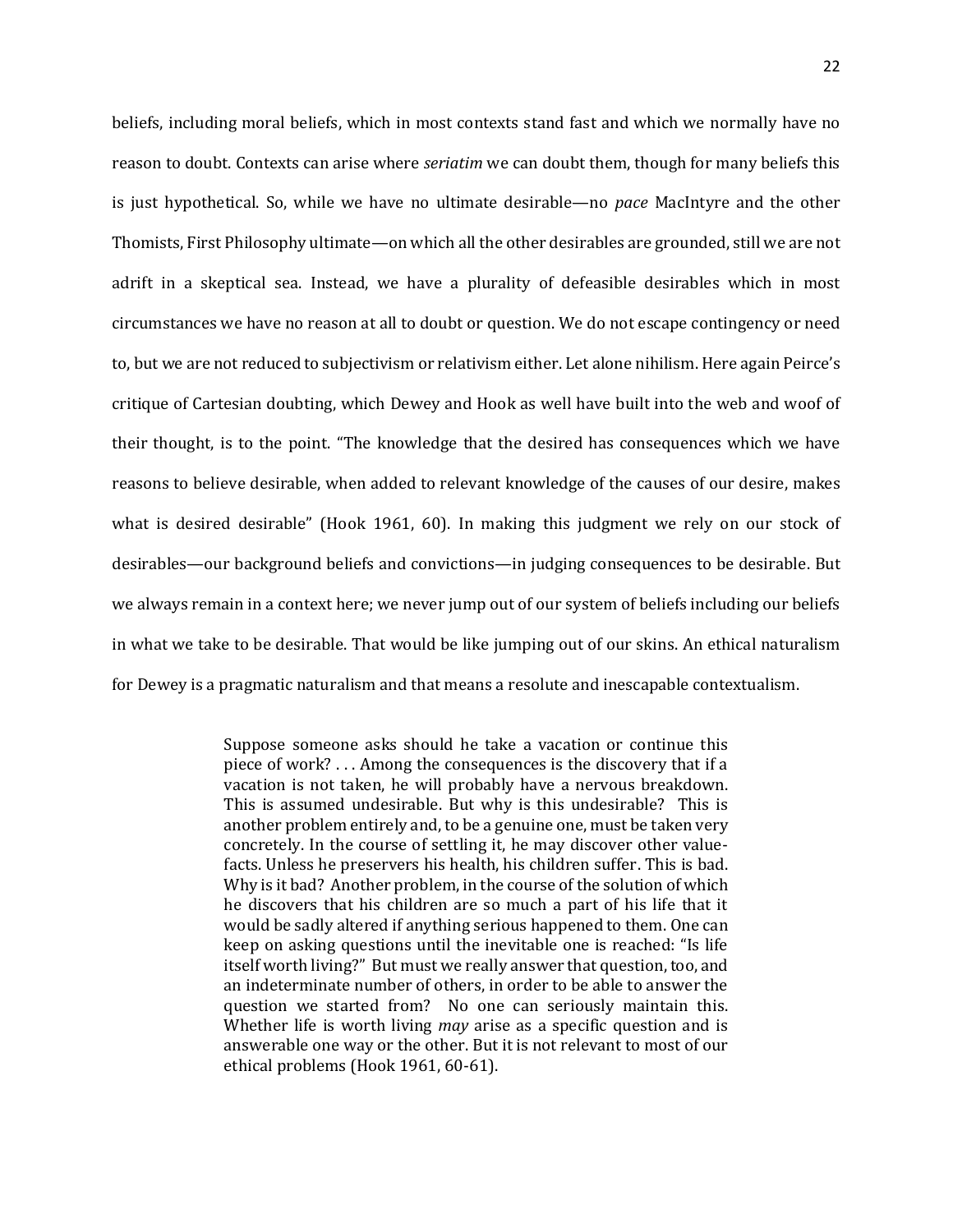This defense of contextualism and fallibilism seems to me sound. To decide whether I should go to the dentist or pay for my grandson's education I do not have to decide whether life is worth living or happiness and happiness alone is the sole intrinsic good.

If, as Hook and White agree, neither Dewey nor anyone else is going to be able to escape to an ethical perch where, without some assumed desirables, she can determine what desires are desirable, where does this contextualism leave us? Hook would say, and I would as well, that it leaves us with a pragmatic critical commonsensism with its indeterminate cluster of defeasible desirables *sans* an Absolute skyhook. Some supreme desirable. Some, à la Alasdair MacIntyre, supreme desirable which grounds all of those moral specific desires as also being desirables. Neither I nor Hook nor White believe that there is or can be such a *super desirable* grounding of things. But there are a nest of specific ordinary desirables that are also desired. And they are sufficient to make sense of the moral life. This does not yield an ethical naturalism Moorean style where we either define unclearly the desirable in terms of what is knowledgably or reflectively desired or what is normally desired or, alternatively, where it is shown to be extensionally equivalent to what is so desired. But we do not need such a skyhook. Such conceptions are illusory. Pragmatism benignly just rolls along without need of such an illusory Absolutist perspective (Nielsen 2016).

#### IV

The first three sections of this paper were written in the 1990s but were unpublished. (I thought they needed more work.) I now return to it in 2016. I have gone over what precedes and modified it a bit but it remains substantially, though I hope not dogmatically, in its initial form. I still stick with what I wrote. But a lot of water has flowed under the bridge since then and I want to consider some of that which is related to but expansive of what I have so far argued for here and which I hope advances matters a bit.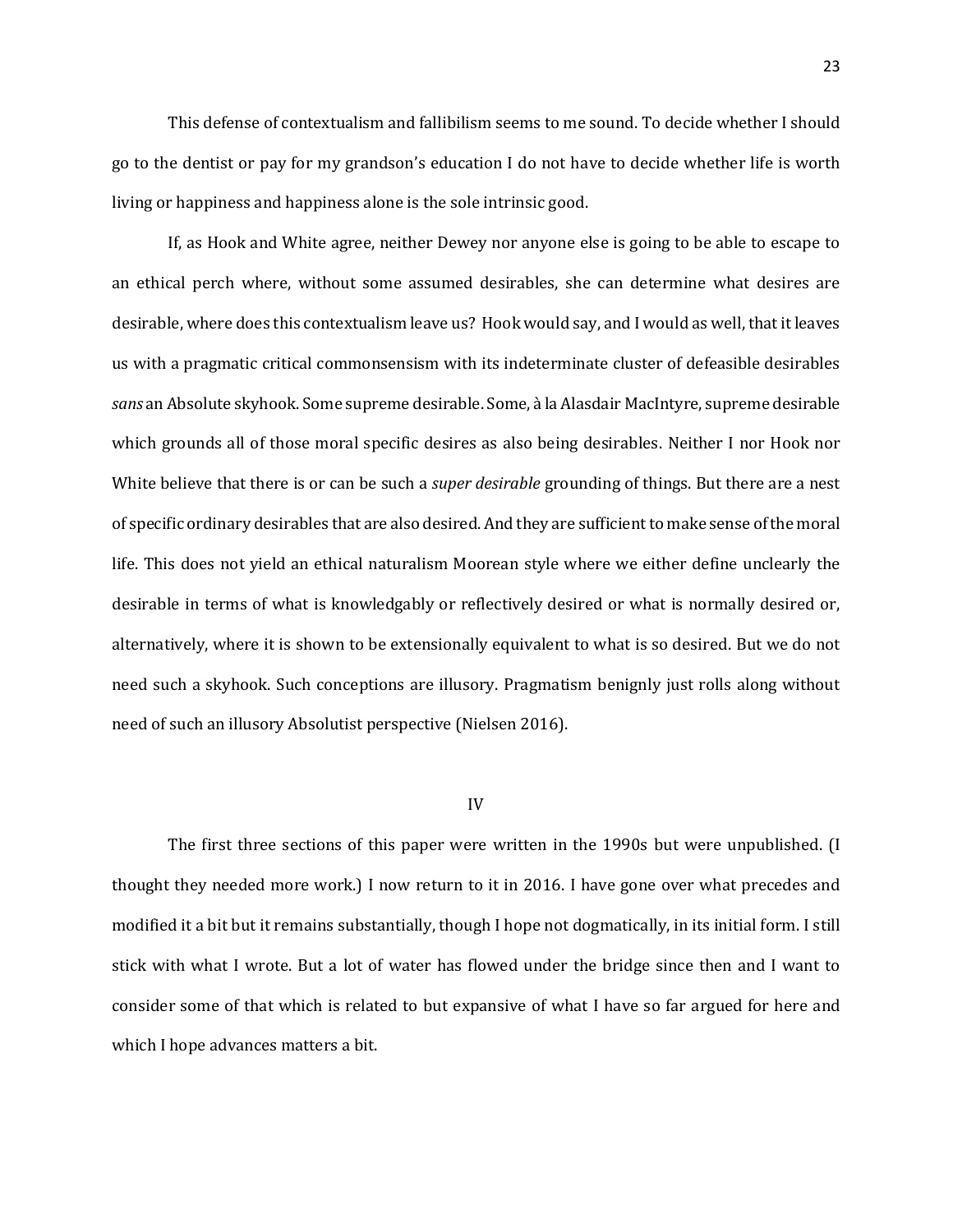What is crucial to consider first is Hilary Putnam's arguments against the fact/value dichotomy (Putnam 2002). Putnam rightly follows Hume in believing there is an is/ought distinction. An ought can sometimes be derived from an is but sometimes not. *Perhaps* at the most fundamental level. However, there is no *dichotomy* between the is/ought dichotomy which would always block a derivation of fundamental moral or other normative judgments from factual judgments. A *distinction* between fact and value yes; a *dichotomy* no. Values are not always fact-insensitive but sometimes they are. Neither Dewey nor Hook would deny there are fact/value distinctions. Indeed, no sane person would. They would also agree that there are judgments that are both descriptive and evaluative, i.e., normative judgments that are single judgments inextricably combined with descriptive/evaluative uses where their normativity is in their descriptivity. In 'Human life is respectworthy and must be morally respected', 'respect-worthy' is both a descriptive and normative term and there is no way of articulating something to be respect-worthy without being descriptive as well as normative. This just goes with the very use of the term 'respect-worthy' as it does of many other terms. They just inextricably go with each other. They are descriptive evaluative uses. There is no way of cancelling one sense without cancelling the other. We can make no sense of such a bifurcated use of these terms. They inextricably go together. We, *pace* R. M. Hare, cannot separate the two parts. This is true of 'torture is vile' and 'promises must be kept' as well of many other sentences.

We have nothing intelligible here in speaking of 'respect-worthy', 'vile' and 'kept' which could be understood *just* emotive or non-cognitive. When Thorsten Veblen spoke of 'the kept class', 'kept' had both, and inextricably, a descriptive and normative use. He was describing a class but naming it and evaluating it, too. 'Kept class' was not just a neutral description of class structure, any more than was his characterization of the leisure class. That was not something to be proud of or even approve of.

We have nothing intelligible neither here in speaking of 'respect-worthy', 'leisure', 'vile' and 'kept class' that could be understood just emotively or utterly non-cognitively. We have in them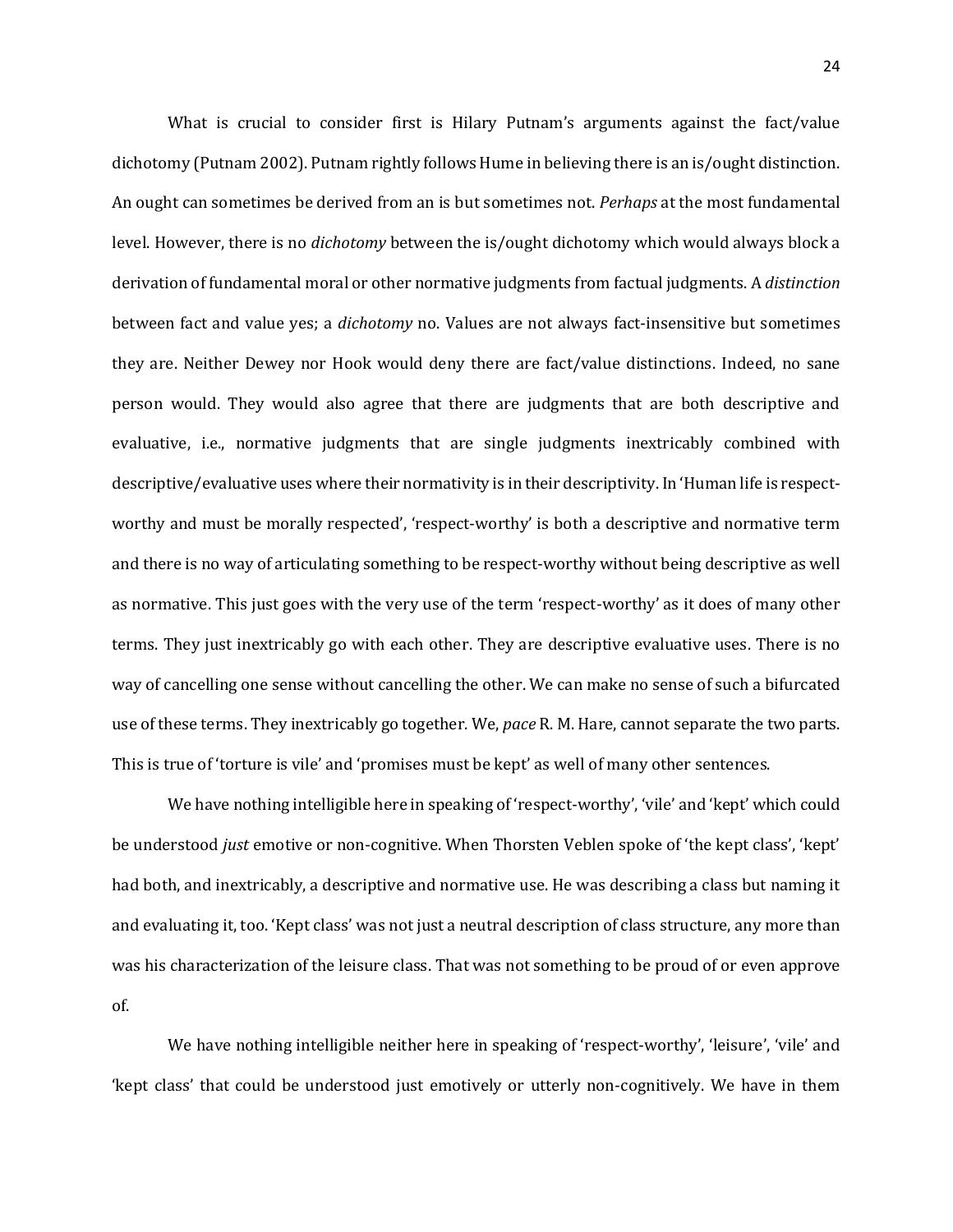inextricably blended both the normative and descriptive force of such sentences with such words in such sentences or indeed words like them. We cannot understand what they mean in that context without understanding that.

There are no fact-insensitive moral or otherwise normative utterances. (See my "Rescuing Political Theory from Fact-Insensitivity" online and in *Socialist Studies*, 2011.) It articulates a defense of fact-sensitivity of value judgments including a detailed critique of G. A. Cohen's astute and detailed defense of the alleged fact-insensitivity of moral and political endeavors, including Cohen's critique of John Rawls's defense of fact-sensitive ethical and political accounts. An account of Cohen's which, if correct, would not only counter Rawls in this respect but pragmatist accounts and, implicitly, what I have written in the first three sections of this article. I will assume here, though not, of course, dogmatically, what I have carefully and painstakingly argued in my "Recovering Political Theory from Fact Insensitivity" (Nielsen 2014).

I am very much indebted to Hilary Putnam's *The Collapse of the Fact/Value Dichotomy.* This would support, though not in the standard manner and not conclusively establish, Dewey's ethical naturalism. There are other writings of Putnam's favorable to but alternatively of what Dewey argues that I shall later argue require a change in Dewey's account.

For a little more on the so-called fact/value dichotomy consider the following sentences.

- 1. She is *sensitive.*
- 2. He is *supercilious.*
- 3. They are *ridiculous.*
- 4. People tend to be *evasive.*
- *5.* Trump is a *boastful bombastic vulgar populist.*
- 6. Nixon was a *liar.*
- 7. Obama is *articulate.*
- 8. Reagan was *stupid.*
- 9. Smoking is *dangerous* for your health.
- 10. The USA is a *plutocracy*, not a *democracy.*
- 11. Harper was a *reactionary.*
- 12. The Nazi Regime was a *dictatorial brutalitarianism.*
- 13. *Islamophobia* is *cruel*.
- 14. Religion tends to be in *decline* where citizens are *soberly* and *reasonably* educated.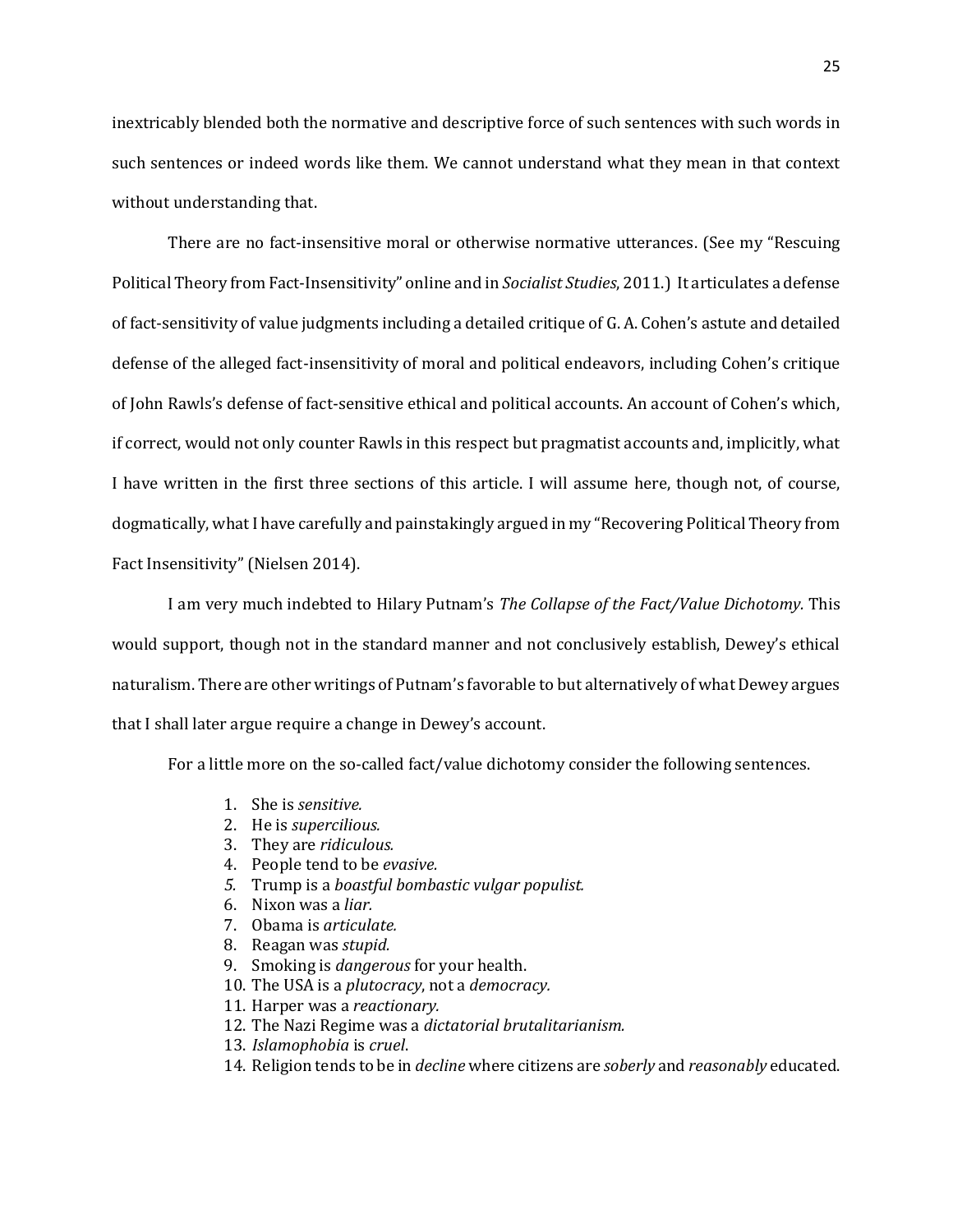Note the italicized words in the above fourteen sentences. Whether true or not or justified or not in one degree or another, with one force or another, they are both evaluative and descriptive sentences. The italicized words have a use that is both descriptive and normative. They all make factual (descriptive) as well as normative assertions. Some do so only implicitly. But the words italicized in the list are all both descriptive and normative in their use. And the normativity and descriptiveness are also inextricably blended. They cannot be broken up into their normative parts and descriptive parts. We cannot separately identify them as descriptively or normative but they have a use that is so blended that the different uses cannot be separately articulated. They are descriptive-normative inextricably linked together. And thus our talk and thought often generally go ethically or politically. These remarks are inextricably fact and value entangled. But none are factinsensitive. All are both factual and normative.

We have nothing in the moral and political life like systems that start out with crucial sentences (propositions or statements, if you will) that are *purely* factual without any normative tone from which ethical sentences can be derived. Nor do we have any *purely* normative or logical sentences (propositions or statements, if you will) playing a role in moral and otherwise normative lives. There are no such bits of discourse that are distinctively normative or purely factual sentences (propositions or statements) in such discourses. We always, or almost always, have a mix. This is the way our moral and political uses and other social discourses standardly if not always go. And this is the way they must go to be coherent. Pragmatism veridically portrays them in this way. And this is the way our morally embedded factually entangled and not infrequently normative language-games are played.

Now back to pragmatism. One thing (really a cluster of things) are issues that have been raised or implicitly raised by Dewey's important work starting with actual problematic situations in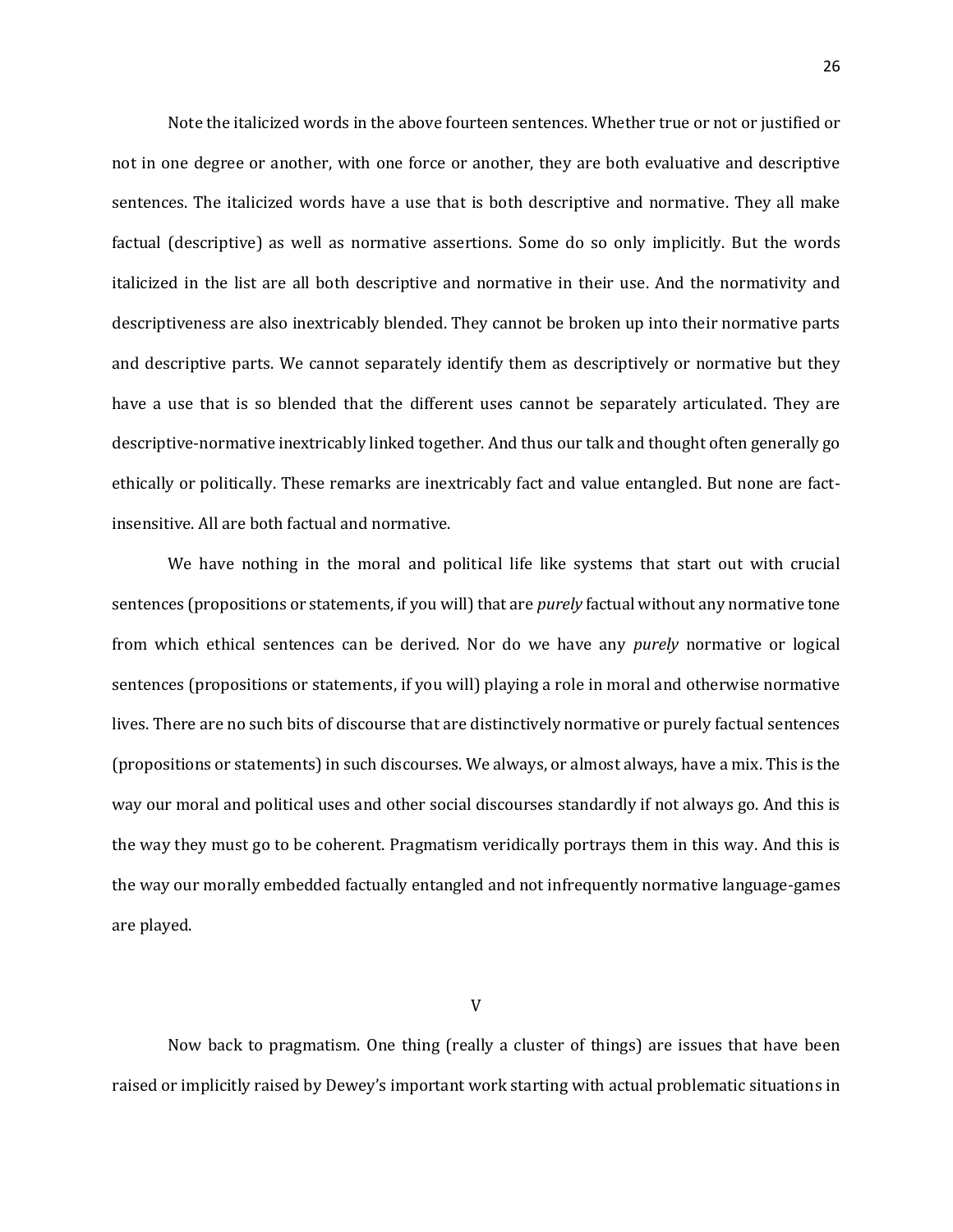reflecting and reasoning about ethics and politics and more generally about social issues. And in utterly turning away from metaphysics and traditional philosophical artificial ethical puzzles and problems. The sort that Parfit utilizes. And in utterly abjuring transcendental endeavors. Something that Jürgen Habermas could not manage to set aside (Nielsen 2013; Nielsen 2011). Dewey does not ask questions like 'Why be moral?', 'Can the moral point of view be rational?' or 'Is there even something that counts as *the* moral point of view?' Or what, if anything, is or can be pure practical reason? Or are all imperatives hypothetical? Dewey turns his back on these and a host of other questions that philosophers have been traditionally concerned with. (Here he is followed by pragmatist philosophers as different as Sidney Hook and Richard Rorty.) For Dewey, the problems of philosophers should become instead the problems of human beings. Real human problems arising in the world (the worlds) we live in which, we should never forget, is a social communal world where humans are communal beings with various cultural endowments and attachments where Dewey, though surely not exclusively, would have us turn back to the ancient philosophical problems of how to live as well as some of their modern carryovers.

But Dewey, unlike the ancient philosophers, stoics and epicureans for example, takes it that for reasonable modern human beings a scientific fixing of beliefs is crucial. But he does not affirm *or* deny Bertrand Russell's belief that what science cannot tell us humankind cannot know. Dewey does not concern himself with such matters or with such complicated conceptions of making sense of our lives as have been articulated by Bernard Williams, Hilary Putnam and Richard Rorty. These engagements agitate me but not John Dewey. He starts and stops with real situated problems arising in problematic situations that engage and sometimes traumatize plain as well as *some* not so plain persons concern themselves with how to react to them. How, for example, to react to the massive carnage in Syria and Yemen? How to react to how people are treated in Myanmar, Pakistan, and the Central Republic of Africa or some in New York City, Winnipeg and Baltimore, to get closer to home, and indeed in many other places. Think of the horrible treatment paid to unskilled workers and the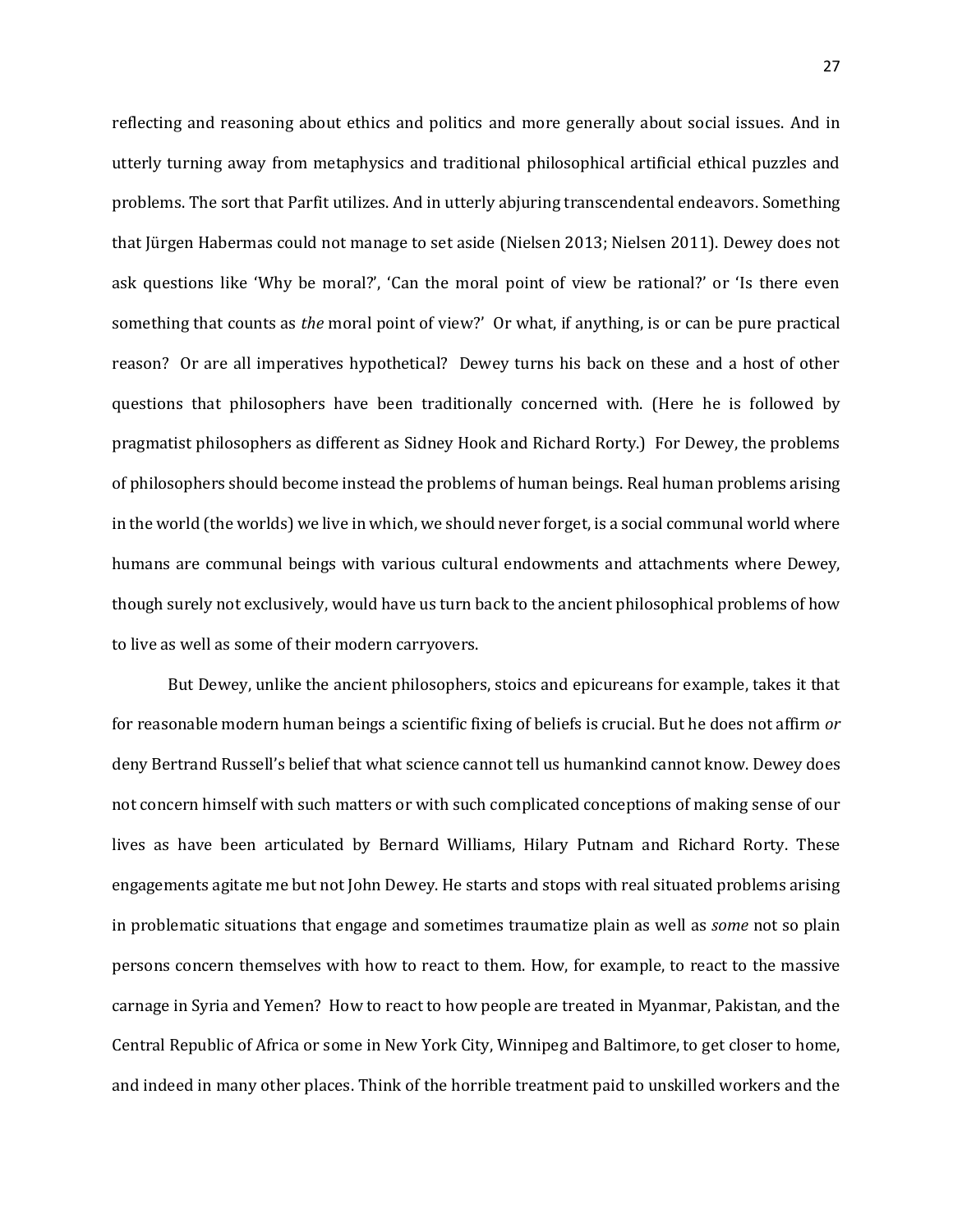*underclass* not having even the luck to be exploited. These things go on almost all over the world, though in some places more than in others; in Bangladesh more so than in Australia, but Australia is not anything to cheer about. And racism and other ethnic prejudices that are rampant again all over most of the world. In many places, including the United States—as Hilary Clinton said, the *indispensable* nation or as is frequently propagandistically put, the greatest nation in the world where the racism is brutal and frequent. It is not accident that some people have come to have to say, 'Black lives matter'.

The problems of philosophers, as Dewey stressed, should become the problems of human beings: their real-life urgent problems. But that is not how most philosophers see it. Dewey was radically breaking with the tradition. Dewey was not only verificationist but he was concerned to deploy that scientific tool to the problems of human beings, practical problems of how to order their lives and how society is to be ordered. Many philosophers during the time I was taking philosophy in universities in 1947, hardly thought that Dewey was doing philosophy at all. Contrast him with Thorsten Veblen as they did not. Veblen had an M.A. and a Ph.D. in philosophy but he turned to doing emancipatory sociology in a humanly perceptive and useful way. Dewey, by contrast, continue to do philosophy but in an altered emancipatory way, or so at least was his intent. But it was not as explicitly empirical as Veblen's was. But with Veblen we break with philosophy more than with Dewey. We should stop asking, *pace* MacIntyre in spite of what he knows, except in a Wittgensteinian therapeutic manner, whether contingency is inescapable or whether we can transcend history (escape historicism) or whether a transcendental point of view, whatever that is, is possible. Both Dewey and Veblen did that. They came down to earth. If they were around now they would, for example, ask whether pregnant women at least in their early stages of pregnancy who live in the Zikainfected areas and who have been bitten by a Zika mosquito should routinely abort. Pope Francis, in spite of his commendable commitment to humanity, particularly the poor, is expectedly off the mark here. That would be too much against an entrenched Catholic doctrine for him.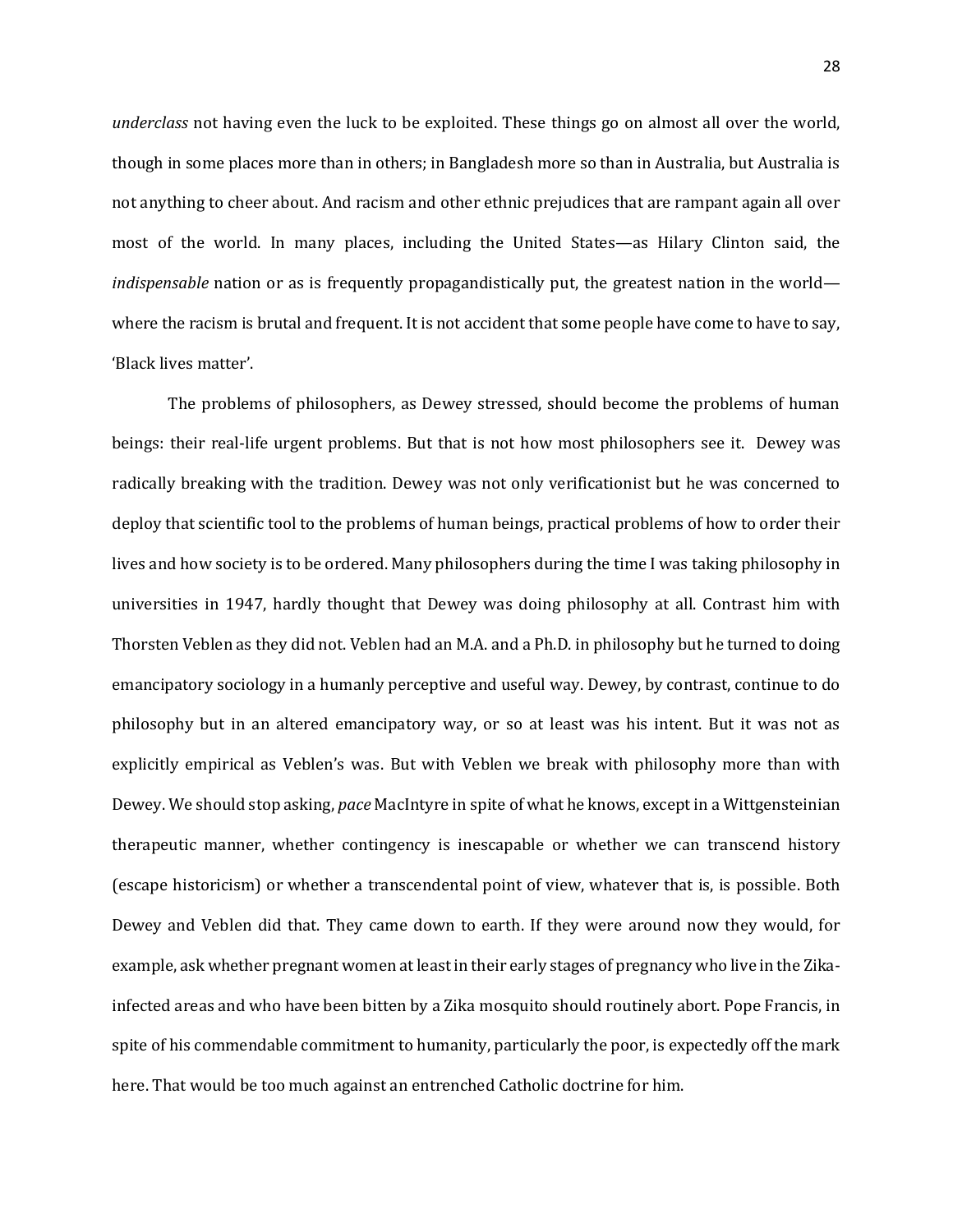Hilary Putnam claims that pragmatism (including, of course, John Dewey) at its best "avoided both the illusions of metaphysics and the illusions of skepticism" (Putnam 1992, 180). For we human beings in our very nature are communal animals, are social public creatures though *sometimes* deeply enfeebled as are the mentally incapacitated. Even so, if the enfeeblement has not run too deep, we are capable of some modest measure of human flourishing in accordance with some measure of human capacity for intelligent direction to do that. All these activities must be social activities susceptible to intelligent direction. This applies to all social actions. If we are in tolerable shape they are often applied robustly. Among other things, we converse, sometimes even in various ways experiment. Not all human activities are by any means routine activities. Moreover, these activities are social activities. Socialization and enculturation are very pervasive and run very deep, often for good and indeed sometimes for evil. Even in some respects robustly for most of the fully enabled individuals. It has been said, and not without grounds, that particularly since 1900 we as a population, that is, we Westerners, have become more passive and this has been increasingly so due to the force of neoliberalism. Enlightenment ideals have much withered away. I do not know enough to know if it is true. But it certainly unfortunately seems reasonable. We, in a good pragmatist manner, should apply our intelligence and will to reverse this and overcome it to the extent that it actually obtains. We should fight to keep ourselves from being the modern equivalent of serfs. There is already some slavery. Fishing boats in Indonesia and car washers from Romania in the United Kingdom.

We are not generally so situated. Still we must not accept some conception of our station and its duties to a doing of the thing done articulated by our masters. In the struggle out of medieval life society was once, though over time, changed radically. Capitalist neoliberal rule is not written in the stars. We must struggle against such a thinly disguised enslavement. Sometimes accepting it believing that this is the best in some situations we humans can get. Even those of us, like me, who are reasonably well off must realize that this is not the norm in the world. Far from it. Intelligence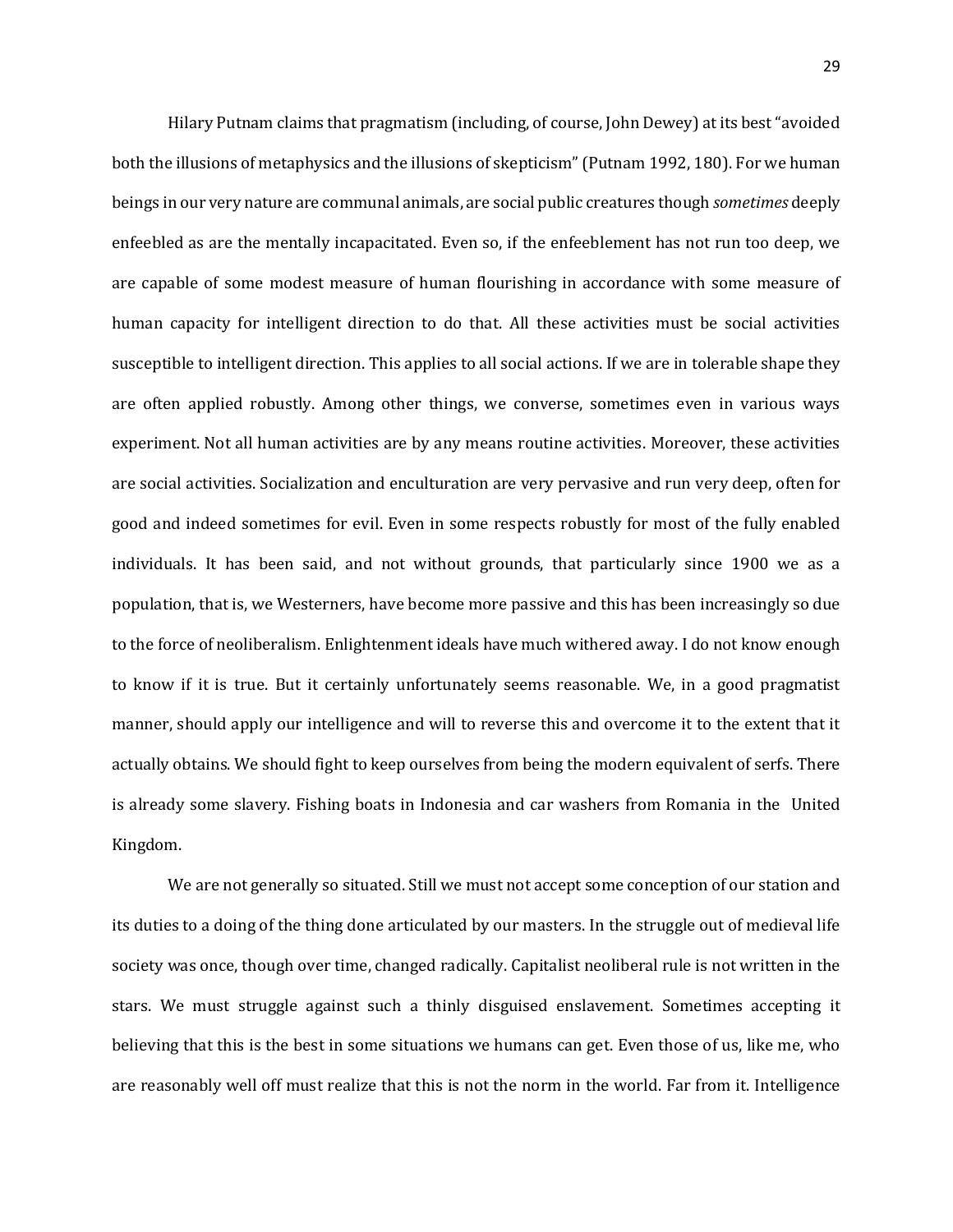(here we are with Dewey) and *not* some philosophically proclaimed but never properly articulated reason is crucial in human life. Intelligence is something necessary for the creation and sustaining of democracy where the mass of people have control over their lives. And, if things go well, an intelligent control and direction of their lives. It is not something we will get in our class societies or indeed in any class society. Why say classes, particularly the classes we have now, are unavoidable? That it is just a matter of how the world must go? Must we always go around in effect being sold a bill of goods?

We must firmly keep in mind what many authors, sometimes being part of very different political orders and sometimes with very different interests within these orders, have said supporting the inevitability of class society. However, agreeing that if democracy is to obtain it must be deliberative and not just, as we have now in most places, a matter of casting a vote every few years. It should not be the farcical hoopla that in many places is now orchestrated by a dominant controlling elite. Usually, in one way or another, a conservative media is orchestrating the affair. Something for passive but not infrequently cheering and banner waving subjects. This is usually a plutocracy and never a genuinely democratic society. What we have instead in the society is people being propagandized and dumbed-down by the media. If you think I exaggerate, turn on your television or radio.

Such an intelligent and informed activity as a genuine democracy must have, if it is to be gained, as a precondition a wide application of the engagement of human intelligence by the community. It is not an esoteric matter but a humanly informed matter, applied to the solution of actual human problems in which we find ourselves not infrequently in deep and damaging problematic situations. It is not a matter of Parfit-like parables.

Take as such a key problem the student loan problem that the United States, Chile and Canada face. It is having a devastating impact on students. But in many places in Europe, most notably Scandinavia, it is not and these countries are anything but broke. How is such indebtedness to be brought to a reasonable and humanly acceptable resolution that is advantageous to students and to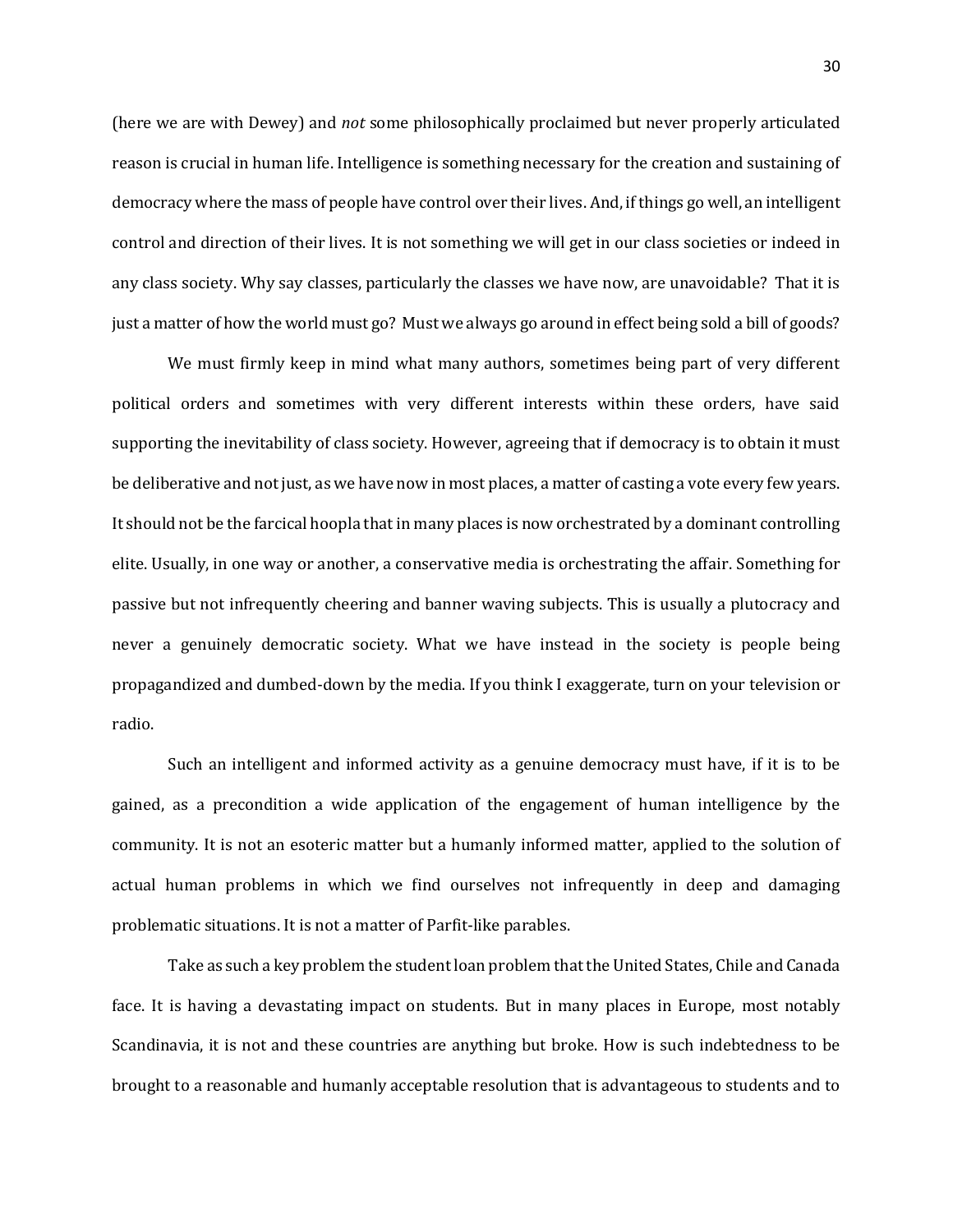the society at large? I think, as not a few do as well, the answer is to make university education tuition free. This would not only free students from a long term debt load but be economically advantageous to the society as well. A society benefits from an educated population. Whatever the merits of what should be done here is a matter calling for intelligent investigation. Dewey is right: we need to employ intelligence to our problematic situation, though usually intelligence applied to ascertaining the public good and not to the aggrandizement of a rich few for their added advantage and empowerment.

Student debt is mushrooming for the people of the United States, Canada, the United Kingdom, Australia and Chile. We are not in the dark here not knowing what is to be done. We have many extant well working models, particularly on the European continent, of public funded tuitionfree university education. This works to the advantage of these societies and not just to students. The same obtains to a single payer publicly funded health care system. Every developed country except the United States has one, and at less public expense than the health care system is in the United States. It has been somewhat improved in the United States by what reactionaries call Obamacare but it remains inferior to the single payer health system.

A genuinely democratic society would not only be deliberative but also not be a passive society with just a lot of flag waving and cheering but it also must be a society which habitually in their political activity, its citizens reasoned and acted intelligently in their political activities. Then political activities would routinely reflect a deliberately intelligent design. It is crucial to democratic political activity—for its proposals and programs—that political agents so act. But this is hardly so in much of our political life. Too much of it as it goes is a bad joke. If its effects were not often so harmful we could just laugh it off. Some people find Trump amusing, with his often photographed facial expressions and vulgar arrogance and all. But he is indeed vicious and can perhaps be publicly disastrous. Just imagine what he would be and do as President of the United States.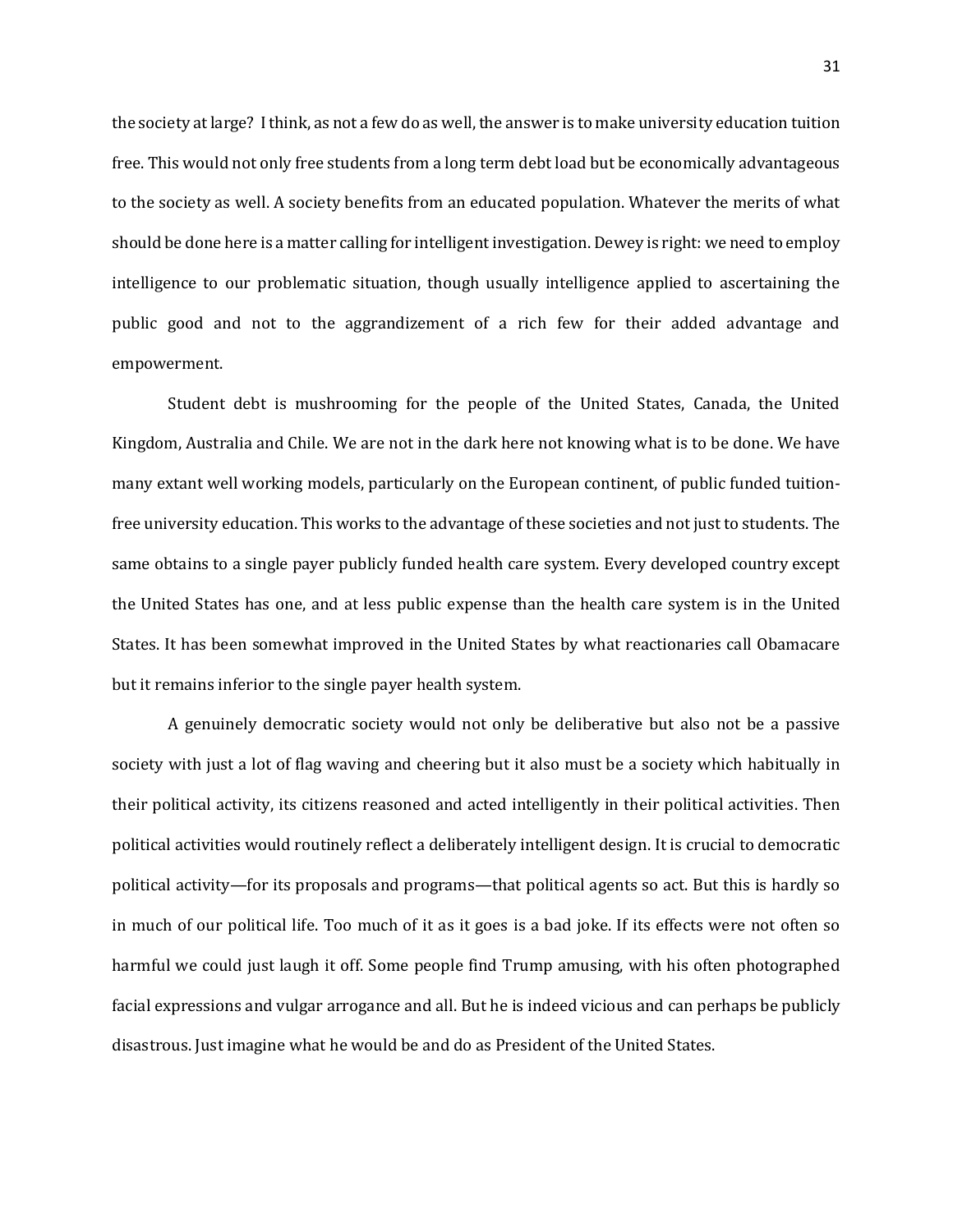What we badly need to have in a democracy is the wide application of the intelligence in political design and response. Something Dewey remained steadfastly committed to. Something that is now scarce on the ground. We need this in the resolve of political and other social problems arising in problematic situations where we come to have social practices which are crucial to our lives. They are necessary for gaining a grip on how to decently live together as societies or a community of societies in the world. Something that ethical matters are crucially about and what the moral life is about and what the core subject matter of ethics is (Putnam 2015, 325).

Here is something that is not scientific but certainly not anti-scientific and which broadly answers to what most pragmatists regard as being in accordance with scientific method. This is something that has a crucial and demanding rationale. I am not *scientistic* and I am not saying that all or even most questions about how to live are answerable by scientific method. I do not believe that what science cannot tell us humans cannot know or even understand. But some things indeed are answerable to scientific method and often very crucial ones.

This use of intelligence and scientific method is something that is often crucial and sometimes demanding with a *rationale* that is best achieved for us by applying scientific methods. Putnam remarks that Peirce and Dewey (and he could have added Ernest Nagel and Sidney Hook) do not try to reduce scientific method to an algorithm. That is not central to scientific *method*, or rather to its *methods* which are varied. But it is always the conduct of inquiry in general which relies on empirical evidence and often testing. As Peirce put it in his famous "The Fixation of Belief", we learn from experience (empirical, evidence) that what Peirce calls the method of authority, the method of tenacity and the method of what is agreeable to reason do not work but the method of experimental investigation, to wit scientific method, does. This in general is how to conduct intelligent inquiry and this applies to ethical inquiry as well (Putnam 1992, 186).

This will yield no 'absolute fact'. But, as Putnam points out, "the very notion of an 'absolute fact' is nonsensical" (Putnam 1992, 187). Nor is there any such thing as that which Bernard Williams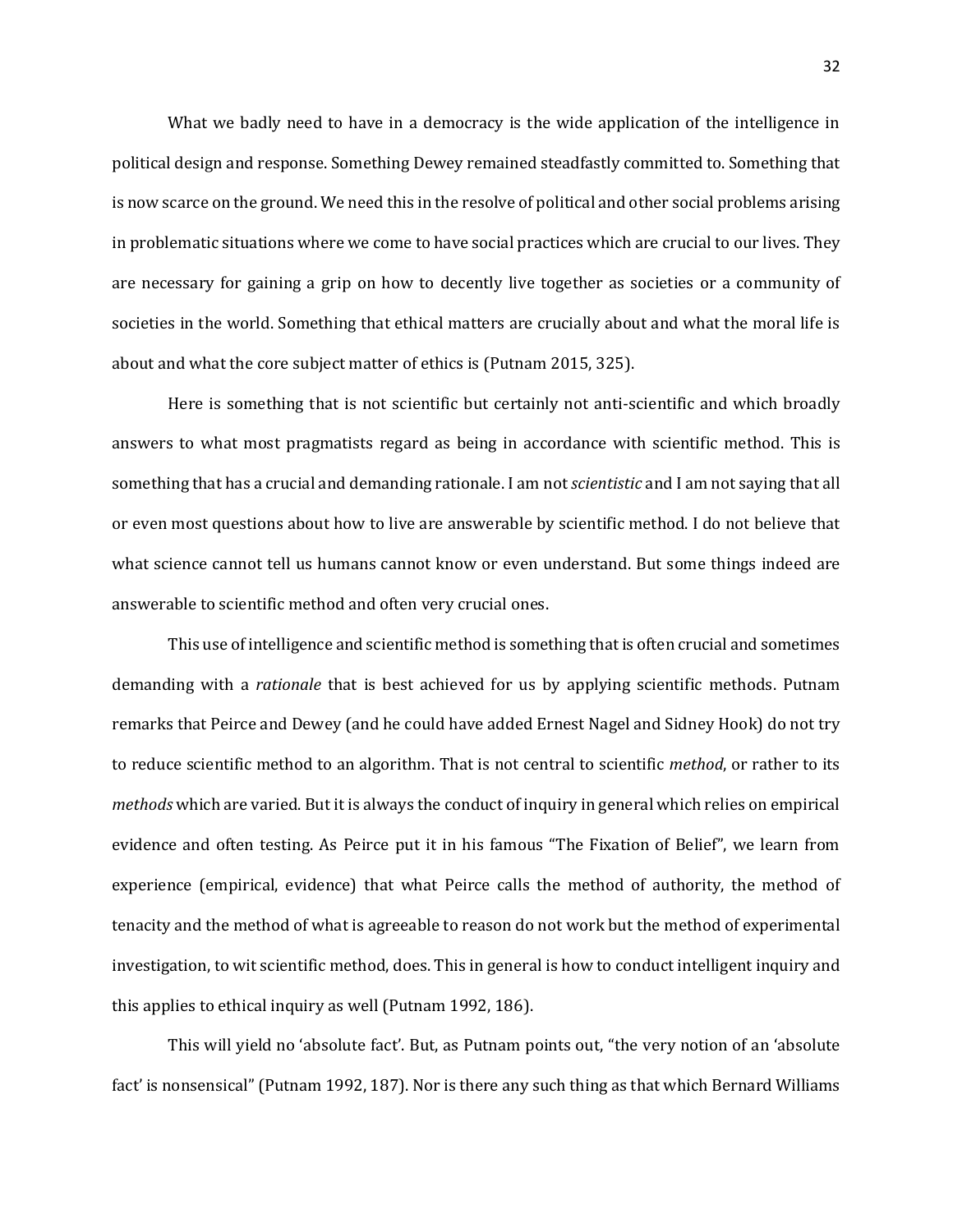calls "the absolute conception of the world". That is utterly foreign to Dewey. (*If* this is historicism, so be it.) Putnam goes on to say that "the great contribution of Dewey was to insist that we neither have nor require a 'theory of everything' and to stress that what we need instead is insight into how human beings actually resolve problematic situations" (Putnam 1992, 187). And this requires empirical confirmation and disconfirmation of moral judgments—that is, testing. And this, as we saw in the first sections of this paper, often involves a derivation of an ought from an is. But it also involves sentences which are inextricably both descriptive and normative, such as Mitt Romney's (I am not a fan but Romney is far more to be preferred to Trump) characterization of Trump as a conman and a fraud. Romney's firm statement asserts something empirical and indeed arguably empirically true. And it at the same time asserts something very critical. Indeed strongly morally critical. 'Conman' and 'fraud' cannot be *just* descriptive and explanatory and cannot be *just* moral and normative either what some positivists called merely emotive. It is, rather, at one and the same time both descriptive and evaluative, and inseparably so. There is no way of intelligibly saying what they purely neutrally and non-normatively are, as when we might say 'There is a path here' or 'We just came across a turtle' but not when we say 'Look out. I just came across a snake' or 'There is a tiger behind that bush'. Discourse and discursive practice are varied and used for variable matters. Moreover, it is better not to speak, as the classical pragmatists did, of *the* scientific method but of scientific methods. Physics and anthropology are very different even in method.

In Chapter 9 of his *Remembering Philosophy,* Putnam set out another distinctive notion that Dewey does not answer to, though another pragmatist (William James) indirectly did, namely that there are existential moral judgments. This is something that Dewey does not consider, though he could have by admitting an account of something that is not and cannot be answered by a scientific method or by another empirical *inquiry* or indeed by any inquiry. Indeed something that would go against the spirit of pragmatism, though it could, or course, accurately characterize it but not warrant it or vindicate it. However it could show that and why it sometimes occurs in our lives and how or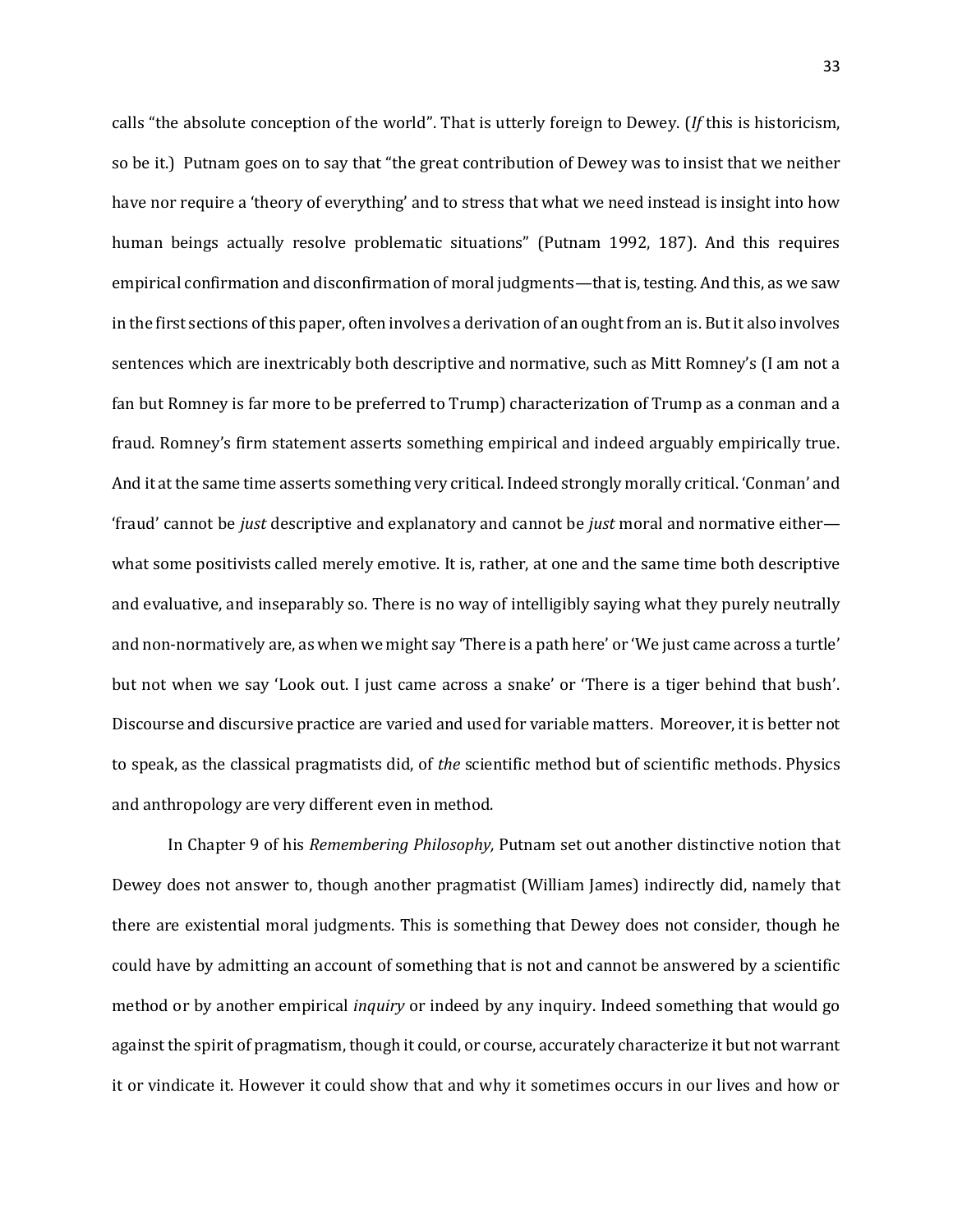that its questions could be responded to in one way or another, though not scientifically. But these would not be questions which led to warranting or vindication of any kind, though they would not be irrational or a matter of asking pseudo questions either (Putnam 1992, 190-200). They are not scientific questions but they are not anti-scientific either. But they are questions that are just up for discussion.

We have something here that isn't a scientific accoutrement. Indeed, it is not one of its possible achievements. It instead concerns, as I have in effect noted, what Putnam calls existential choices or existential judgments. Putman writes, "Consider the famous example of an existential choice that Sartre employed in his *Existentialism and Humanism.* As the account goes, it is World War II and Pierre [a character in his account] has to make an agonizing choice between leaving his aged mother alone on her farm or staying on the farm and caring for her but then not joining the Resistance and helping to fight the enemy." There is no reasonable or rational answer to the question forced on Pierre here. No answer that will enable him or us to ascertain what to do. Consequentialist reasoning will not help or Kantian reasoning or any kind of philosophical, theological or scientific reasoning. We cannot make the standard pragmatist appeal to what they regard as *the* scientific method here. Nor *just* scientific method. Nor will he be helped by going to a priest, minister, rabbi or imam or any seer or witchdoctor. Nothing will answer Pierre's question or existential questions like his. Here he must just decide, if he decides at all or avoids decision, to let things go as they will without a decision, without a choice. Then he would be being evasive. But it is just a stark choice that confronts Pierre. No decisive good reasons obtain one way or another.

Not all or even most moral choices are like that but *some* are demanding ones, as is Pierre's choice. Nor is it like choosing between a chocolate or vanilla milkshake. With the Pierre case that Sartre trots out and Putnam considers we have a sheer human choice where no human cognizing will help us decide. This sometimes confronts human beings. Pragmatists, James aside, has evaded this. But they should not and need not.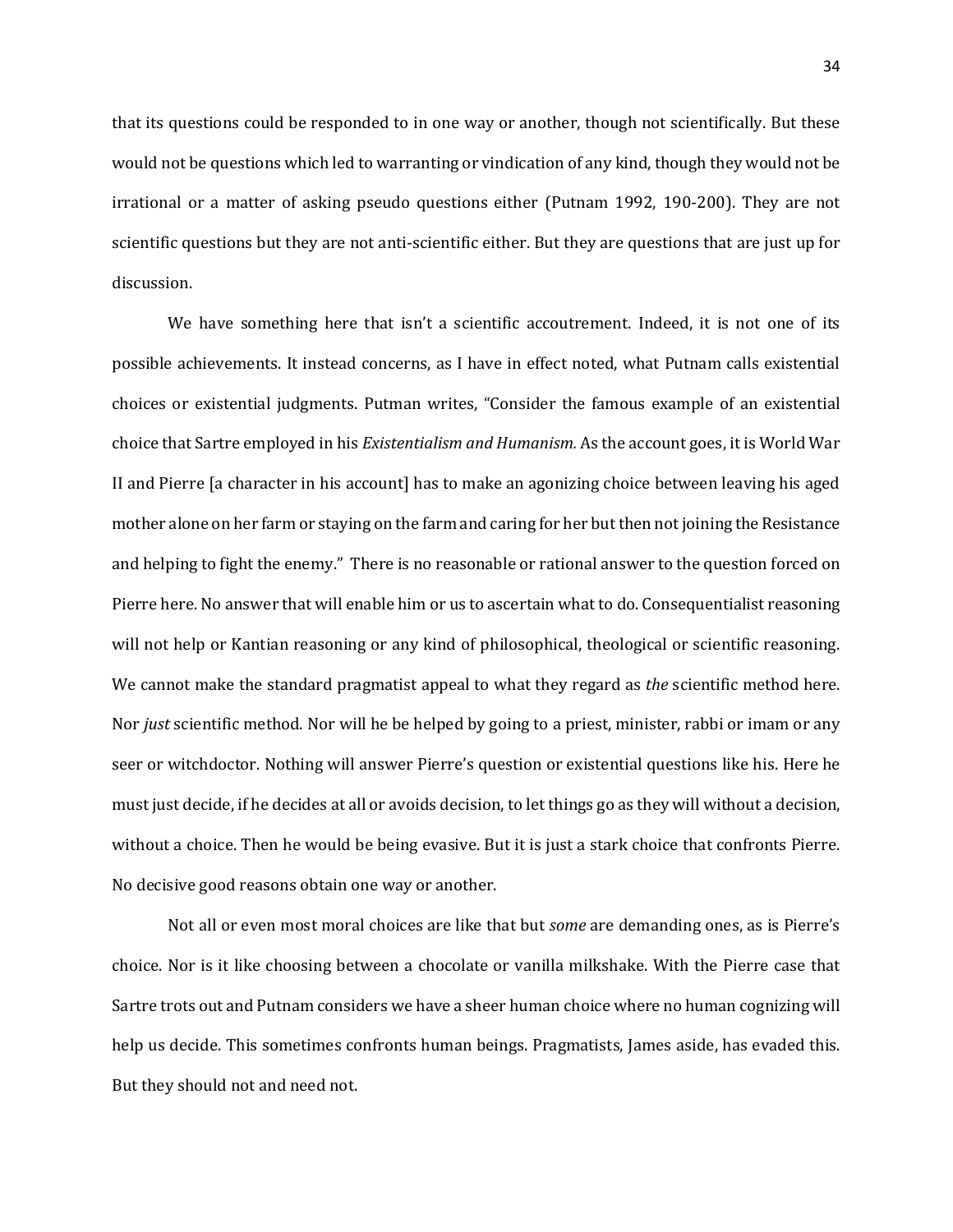Putnam recognizes, as I do as well, that Dewey's philosophy as well as all other consistently purely pragmatist philosophizing cannot help here. There its account is inadequate, indeed useless. We cannot reasonably just set aside or ignore existential choices and adequately face up to what is to be done. There is no philosophical or other reasonable answer to what is to be done in such existential situations. Faced with them, if we are reasonable, we will recognize that in such existential situations we cannot reason out an answer. Our situation is not at all like the fabricated counterexample situations that some analytic philosophers trot out. Instead we must, if we choose at all, choose without any vindication or rationale for our choice. Reason has no possible reign here, though this is not to say our choice without a rational ground is thereby irrational. It is just not based on a rational choice. It is a-rational, not necessarily or even usually irrational. Indeed it can be made after reflection and consideration but we will see there that reasoning cannot yield an answer. But reason need not, though it can, block choice either.

There are places in life, though not all places, where we must just choose or evasively fail to make any choice. We are in situations where one or another way of being is just forced no us. If we fail to act in a determinate way we still in effect act. It has been called sticking one's head in the sand.

Talk of either being reasonable or of making an irrational choice here is empty. There is in such situations no either rational or irrational or prudential way. And none of Peirce's methods or ways of fixing belief or the employment of intelligence here will help. But on Peirce's, Dewey's, Hook's or Nagel's sides these productive ways—ways that all of them articulated as ways of applying intelligence to moral, political or otherwise social situations—will sometimes clear the ground for us. But not in the cases of existential situations like Sartre's that Putnam trotted out. But we need to realize there are such situations, though not every day. But there are situations where we, unless we just go with the flow and couch-potato it out, where we just have to make a sheer choice; a choice where intelligence cannot settle things.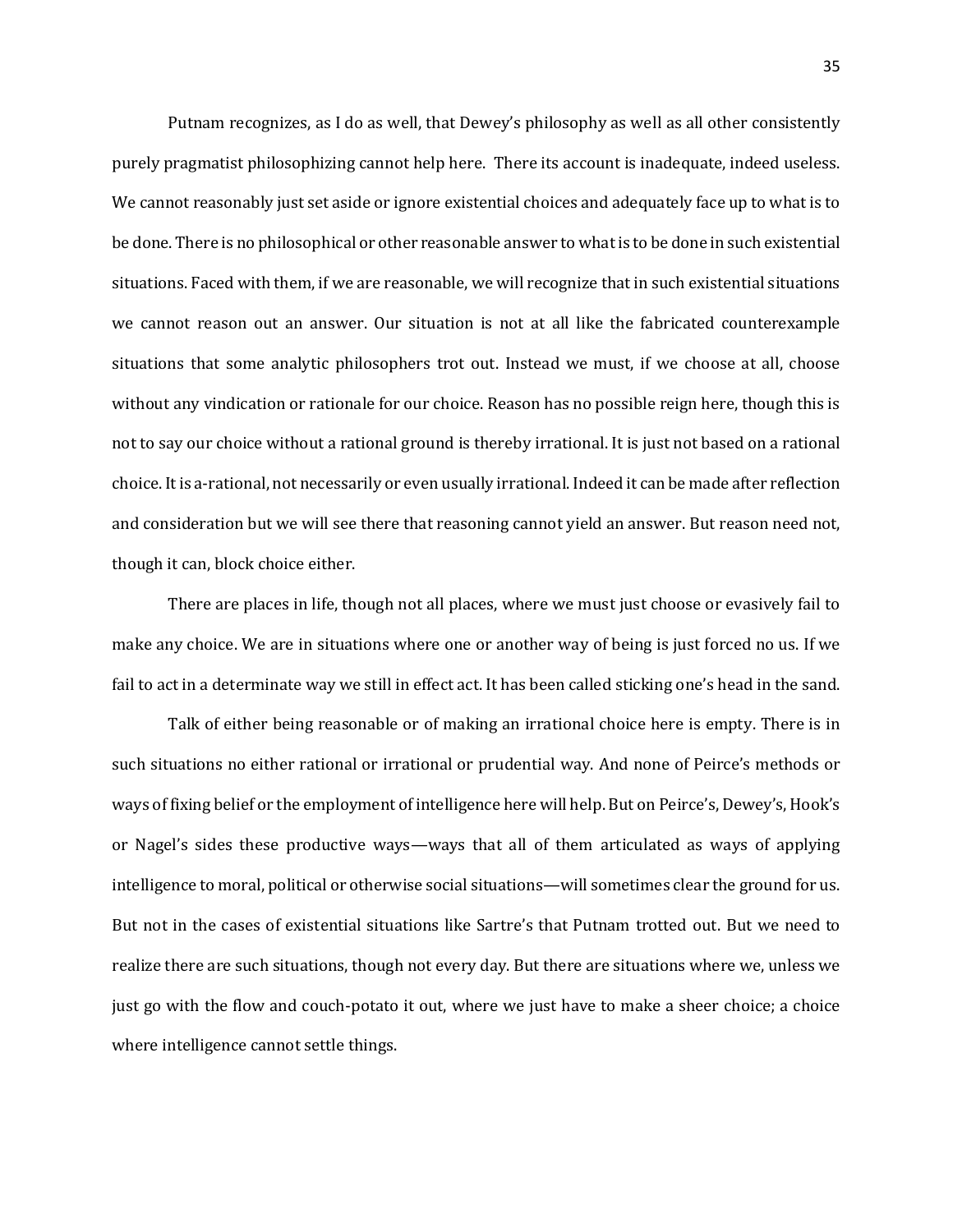Still, that is clearly something that is not usually the case. In many cases a reasonably careful employment of our intellects will yield reasonable answers to most moral, political and otherwise social questions. We are not usually caught in existential situations but sometimes we are. But do not try to make a moral or political theory or any kind of philosophical theory or account out of such unusual situations. That is bad, though not as bad as using in such theorizing absurd counterfactuals in moral and political reasoning à la (for example) Parfit. Though, of course, existential situations should not be ignored but a whole theory should not be built around them.

I am not saying that taking the or a philosopher's *weg* will always be much ado about nothing or never help us gain toward a better world or help us in gaining a more adequate cognitive grip on what one would be like and perhaps could be attained. That is, help us much in coming to know how to live or how society is to be ordered or what is or can be a good life for human beings. To establish by argument that all human beings matter. We will have to just stress, as we do now, that black lives matter.

*Sometimes* philosophy can, under-laboring a bit, clear a bit of ground here. But not usually. There is little if any need for philosophy here or perhaps anywhere. That is something that Dewey and other pragmatists, including Putnam, need to face up to. Dewey, like many others, including Putnam, has too much confidence in philosophy, renewed or not. *Perhaps* the day for renewing is past.

However, this does not, or at least should not, lead to skepticism, except skepticism concerning philosophy—not to speak of nihilism here—or lead as it did Alasdair MacIntyre to a metaphysically oriented and religiously oriented philosophical perspective. Particularly a metaphysically oriented philosophy, as Putnam put it, that takes us back unwashed to the 12th and 13<sup>th</sup> centuries. Such a movement is certainly crippling. It is not just water that has flowed under the bridge but that a shift in philosophy or out of philosophy that may lead us to a *historicism* or so it *seemed* to be leading MacIntyre until he got the Thomist bug. Something that also included full-scale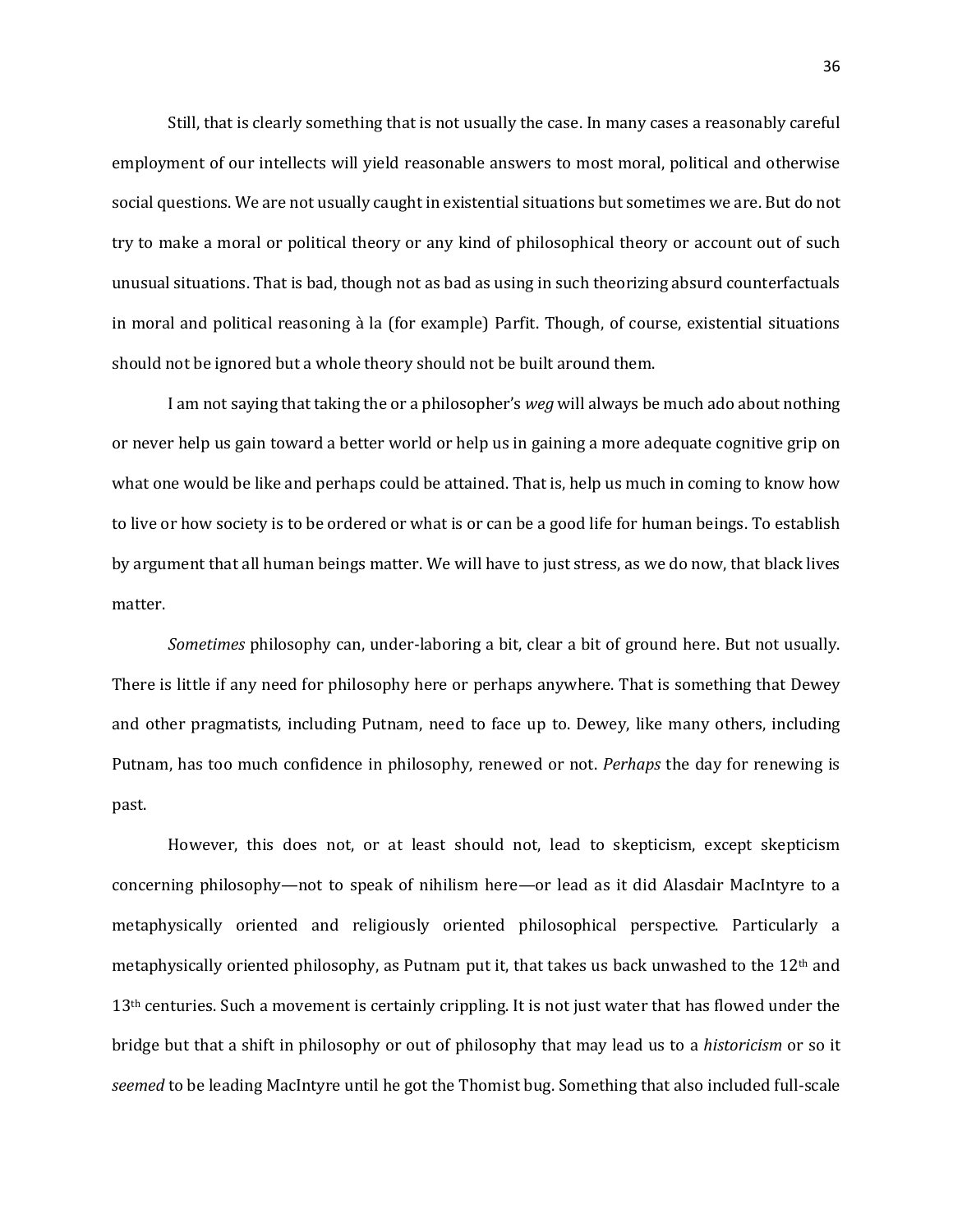Catholicism. MacIntyre went from what was for some, including me, a challenging philosophical way to something that crucifies the intellect but not deliberately as it did for Kierkegaard. There are indeed situations where we must just make a choice or hunker down to an intellectual and cultural numbing. MacIntyre did both (MacIntyre 2006; Nielsen 2016a in response).

Pragmatists do not numb down but turn to the plentitude of situations in which we can deploy our intellects. Our intellects are not always a frail reed. We can often delay it in problematic situations and their resolution, that is, to the many cases where the use of our intellects will yield, if applied carefully, answers to moral, political and religious questions. Remember Dewey's repeated claim that the problems of philosophers are the problems of human beings. That in many cases will require the attention to problematic situations that are plainly moral and political; situations where we order our lives. But, as I have already noted, it may lead to *historicism*. But that religion must be invoked here, *pace* MacIntyre, it meant for Dewey to be treated, if at all, as an a-theoretical religious regard, an a-rational, not necessarily rational, regard concerning religion but not religion full-stop. But a religious orientation need not be the case. Such religiosity seems to have become so for Putnam but not for me. Does reasonableness or human sensitivity point in either way here? I am inclined to think, perhaps mistakenly or at least inconclusively, that such a religion as MacIntyre's is a Holmesless Watson. Even if we become a de-mythologized MacIntyre and take a Kierkegaardian turn, we do not, as Kierkegaard thought he did and willingly so, crucify our intellects to retain our religious belief if we indeed have one. I am not willing to crucify my intellect to take a religious turn. And I do not see how or why it is required or that now I need to. But that does not mean that I have to sink gently into religious belief or become a raving atheist or an Evangelical one, though atheist I am in a calm manner. Being aged does not soften me in that way or turn my resolve.

Moreover, philosophy, again *pace* MacIntyre, or so I think, will not and indeed cannot settle such existential matters or anything crucial if it is a crucial point to just as a matter of existential choice. But philosophical existential choices or being faced with them need not lead to nihilism or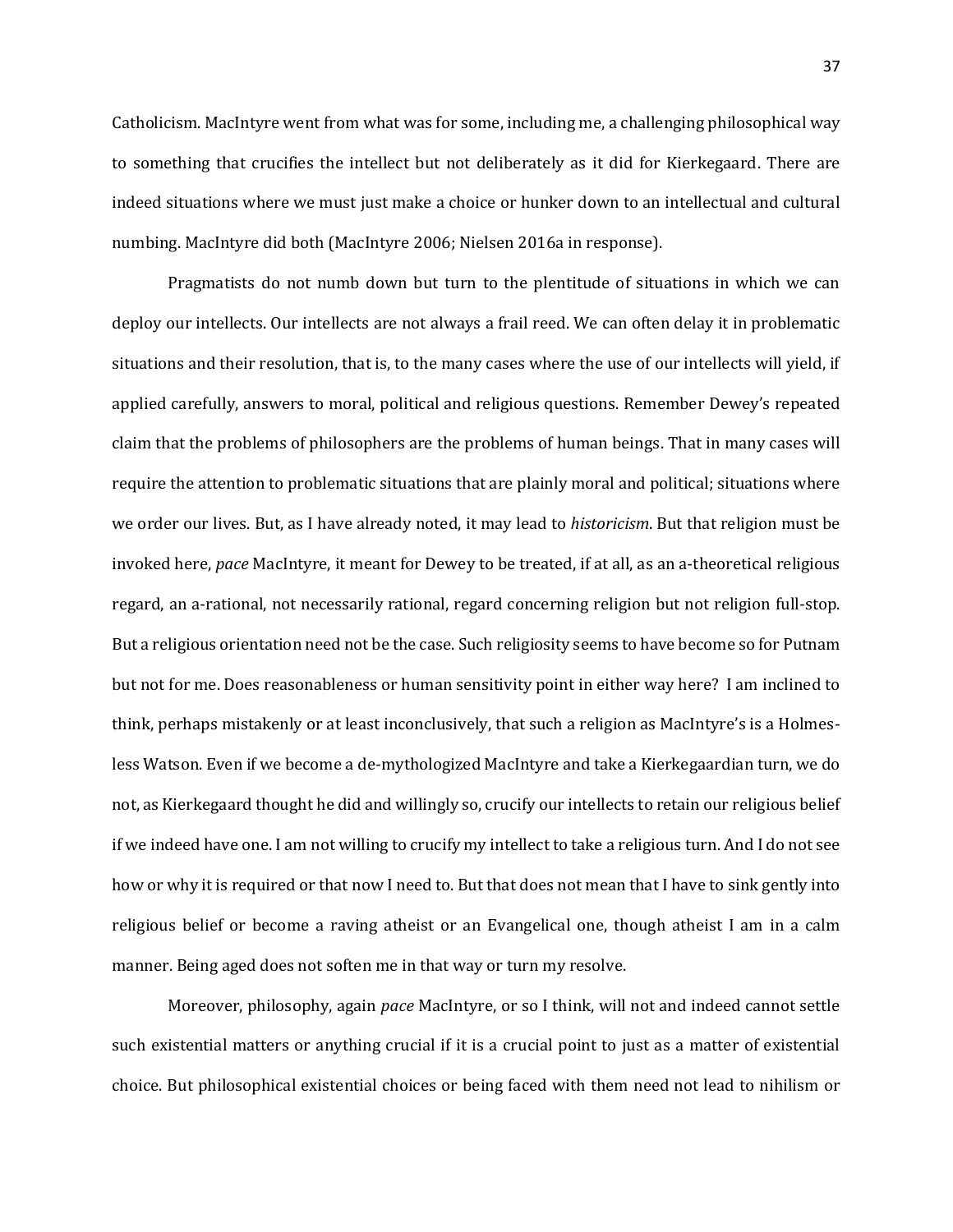even to nihilism knocking at the door. It does not even require skepticism. Like Sartre and Putnam and some others, I believe there are existential choices and that sometimes they are crucially important. But that does not require skepticism and I do not feel skeptical. But I do not believe that our non-evasive and determined use of our intellects, our reflective capacities and our other uses of our human sensibilities will yield answers to such existential questions. Nothing will. But we can choose or not choose here. We can, couch-potato like, just go with the flow. However, we can choose but if so then we must *just* choose in such situations. Even careful reflection will not yield a reasoned choice or a rationale choice. If we choose we *just* choose without a reason in existential situations for the choice we make. It is a groundless choice but it need not be irrational. Everything that is nonrational is not also irrationale.

In saying this I am also saying that reason or rationality loses it hegemony here, if it even ever had it. I am not saying in these situations of existential choice that it cannot be reasonably predicted what will be chosen. Which choices people will make can sometimes be ascertained if we know enough about them and their situations. If Pierre had an expert psychoanalyst who had been analyzing him for a long time, the analyst might very well have been able to predict quite accurately the choice Pierre would make vis-à-vis the Resistance and his aged mother. But that is not at all the matter of showing the choice was justified or was not. Reasons for choice are one thing; what *causes*  the choice made is another. The point Putnam was making and I am making now is that in the case of what Putnam following Sartre calls existential choices there is no way of showing which choice is the justified choice, the right choice, the rational choice, the reasonable choice, the choice to be made or anything like that. When they make existential choices, people must just choose. Reason goes on holiday here and must do so if a choice is to be made. It is *not* that whatever choice is made is irrational. But it is not required by reason or determined by reason or in accordance with reason either. Not all moral or political issues can be resolved by the use of intelligence. *Sometimes* we must just choose, if we choose at all, what is to be done, though intelligence can decide what is doubtful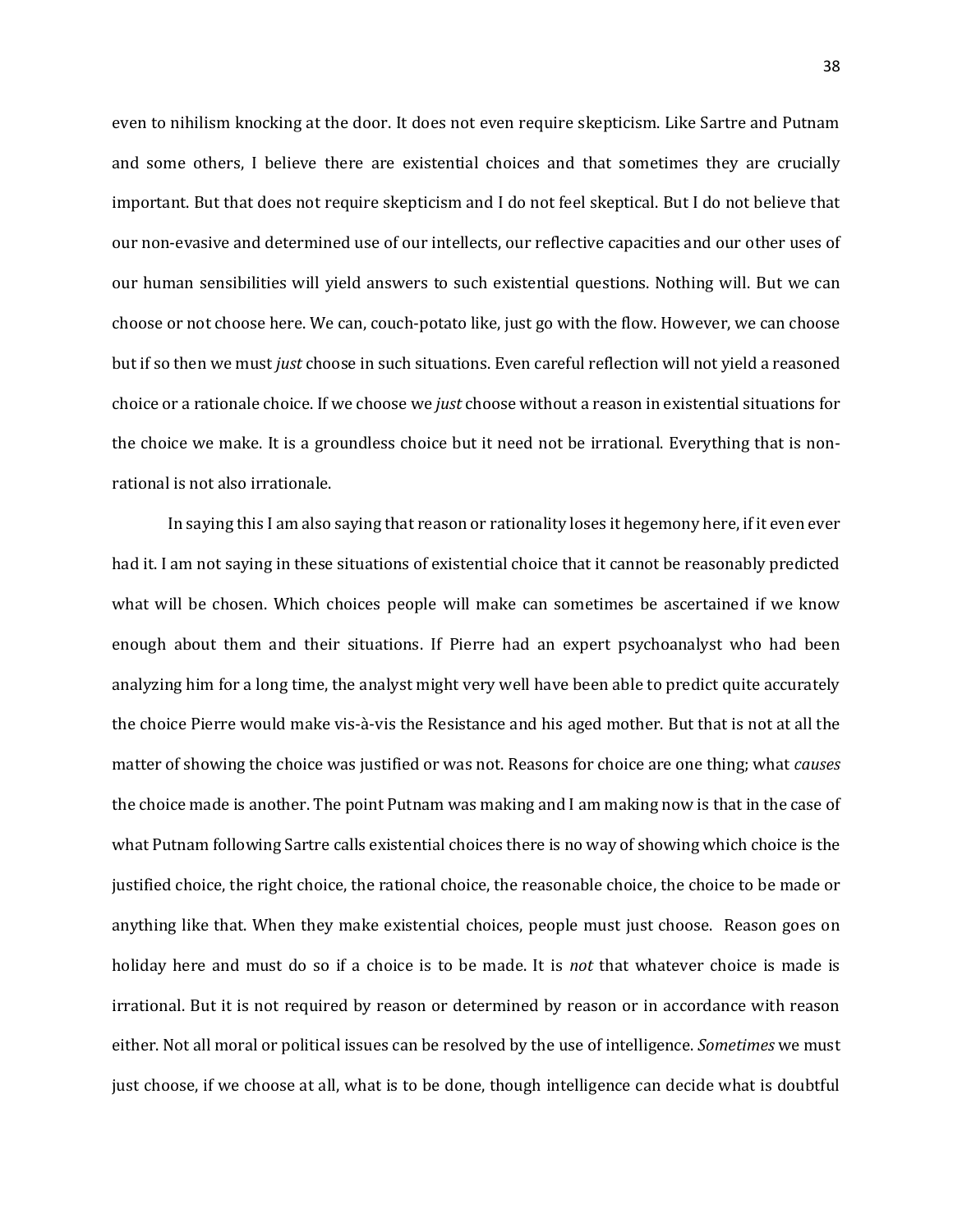and whether choice is possible. If a situation is not doubtful no matter which way we go it plainly cannot not be a matter of choice, irrational or not, answering to reason or not. It is just a sheer choice. Sometimes a lot of life is like that.

## **Bibliography**

Dewey, John (1922). *Nature and Conduct.* New York: Henry Holt and Co.

- Hook, Sidney (1957). "Scientific Knowledge and Philosophical Knowledge." *The Partisan Review* Vol. XXIV, 215-34.
- \_\_\_\_\_\_\_ (1961). *The Quest for Being.* New York: St. Martins Press.

\_\_\_\_\_\_\_ (1974). *Pragmatism and the Tragic Sense of Life.* New York: Basic Books, 14-25.

- Lewis, C. I. (1947). *An Analysis of Knowledge and Valuation.* LaSalle, Illinois:
- MacIntyre, Alasdair (1981). *After Virtue: A Study in Moral Theory.* Notre Dame, Indiana: University of Notre Dame Press, 1981.

\_\_\_\_\_\_\_ (2006). *The Tasks of Moral Philosophy.* Cambridge: Cambridge University Press.

Moore, G. E. (1903). *Principia Ethica.* Cambridge: Cambridge University Press.

Nielsen, Kai (1957). "The Functions of Moral Discourse." *Philosophical Quarterly* Vol. 7, 236-48.

\_\_\_\_\_\_\_ (1957). "Justification and Moral Reasoning." *Methodos* Vol. 8, no. 33-34, 98-111.

- \_\_\_\_\_\_\_ (1958). "Good Reasons in Ethics." *Theoria* Vol. 24, no. 1, 9-28.
- \_\_\_\_\_\_\_ (1959). "The 'Good Reasons Approach' and 'Ontological Justifications' of Morality." *Philosophical Quarterly* Vol. 9, no. 35, 116-30.

\_\_\_\_\_\_\_ (1960). "Dewey's Conception of Philosophy." *Massachusetts Review* Vol. 2, 110-34.

- \_\_\_\_\_\_\_ (1964). "The Good Reasons Approach Revisited." *Archiv für Rechts und Sozialphilosophie* Vol. 50, 455- 84.
- \_\_\_\_\_\_\_ (1967). "Ethics, Problems Of". *The Encyclopedia of Philosophy, Vol. 3.* Edited by Paul Edwards. New York: The Free Press, 117-34.
- \_\_\_\_\_\_\_ (2014). "Rescuing Political Theory from Fact-Insensitivity." Retrieved April 18, 2016 from [http://phil.ucalgary.ca/profiles/kai-nielsen.](http://phil.ucalgary.ca/profiles/kai-nielsen)
- \_\_\_\_\_\_\_ (2015). "Marxism and Stick with the, or a, Moral Point of View." Retrieved April 18, 2016 from [http://phil.ucalgary.ca/profiles/kai-nielsen.](http://phil.ucalgary.ca/profiles/kai-nielsen)